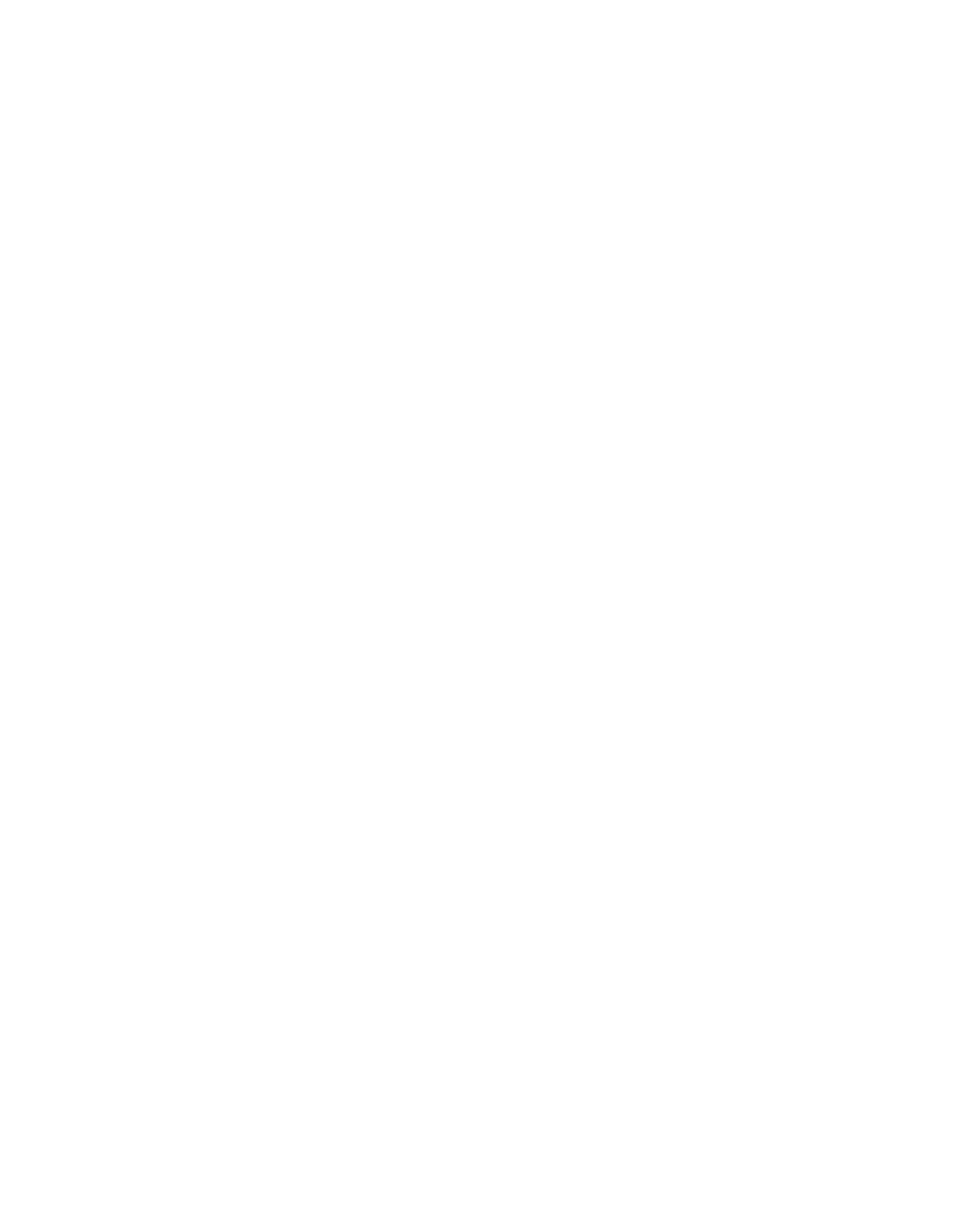#### **Chapter One**

Dr. Lauren Hale leaned against the cool wall and took a moment to regroup. She closed her eyes and rubbed her face, taking several deep breaths. Just the thought of walking back through the emergency room doors made her nauseated. At this point, she'd been on her feet for close to fifteen hours, seven hours longer than her scheduled shift. Staying a few hours past the end of a residency shift wasn't unusual, especially during a day shift, when she could rely on a full night of sleep to recuperate—but this was something entirely different.

The emergency room had been slammed with a steady flow of patients all day, the number of check-ins increasing hourly. So far, none of the attending physicians had hinted at releasing her from the ER. The arrival of the second shift in the late afternoon had barely made a dent in the overcrowded waiting room, which left her less than optimistic about her chances of leaving when the overnight shift arrived. They were slammed. The line to check into the ER now snaked at least a hundred feet along the sidewalk leading to the parking lot.

She slowly exhaled through her mouth and opened her eyes. Back to work. Before she pushed herself off the wall, the doors swung inward, revealing Dr. Larry Cabrera, her supervising physician. He stepped inside the small hallway and removed his blue facemask. Lauren straightened, momentarily blanking on where she should go next.

"I'm heading back in, Dr. Cabrera. Just needed a few seconds to myself," she said.

"That's fine, Dr. Hale," he said. "We could all use more than just a few. I'm hoping to get you out of here when the third shift arrives. I just need to get a handle on who actually shows up."

"Is the third shift light?"

"A little. Same crap that's apparently making it's way around the city."

"Any idea what we're dealing with?" she said.

"At first I thought it might be a late season flu wave. Fever. Headaches. Drowsiness. Fatigue. Now I'm not so sure. The headaches seem too severe. Migraine level. And I haven't seen a single patient with a cough or runny nose."

"The volume of patients arriving within such a compact period of time strikes me as odd. Have you ever seen this with the seasonal flu?" she said.

"We occasionally get swamped with flu cases during the fall and winter months, but when I say swamped. I mean a full waiting area that we clear over the course of the day. Not a growing mob outside of the entrance."

"At what point do we shut down the ER?" she said.

Dr. Cabrera gave her a quizzical look. "Shut down?"

"I mean stop accepting patients," she clarified. "Shut the doors. At least temporarily."

"I hadn't given that any thought. Nothing like this has happened before," said Dr. Cabrera, his voice trailing off.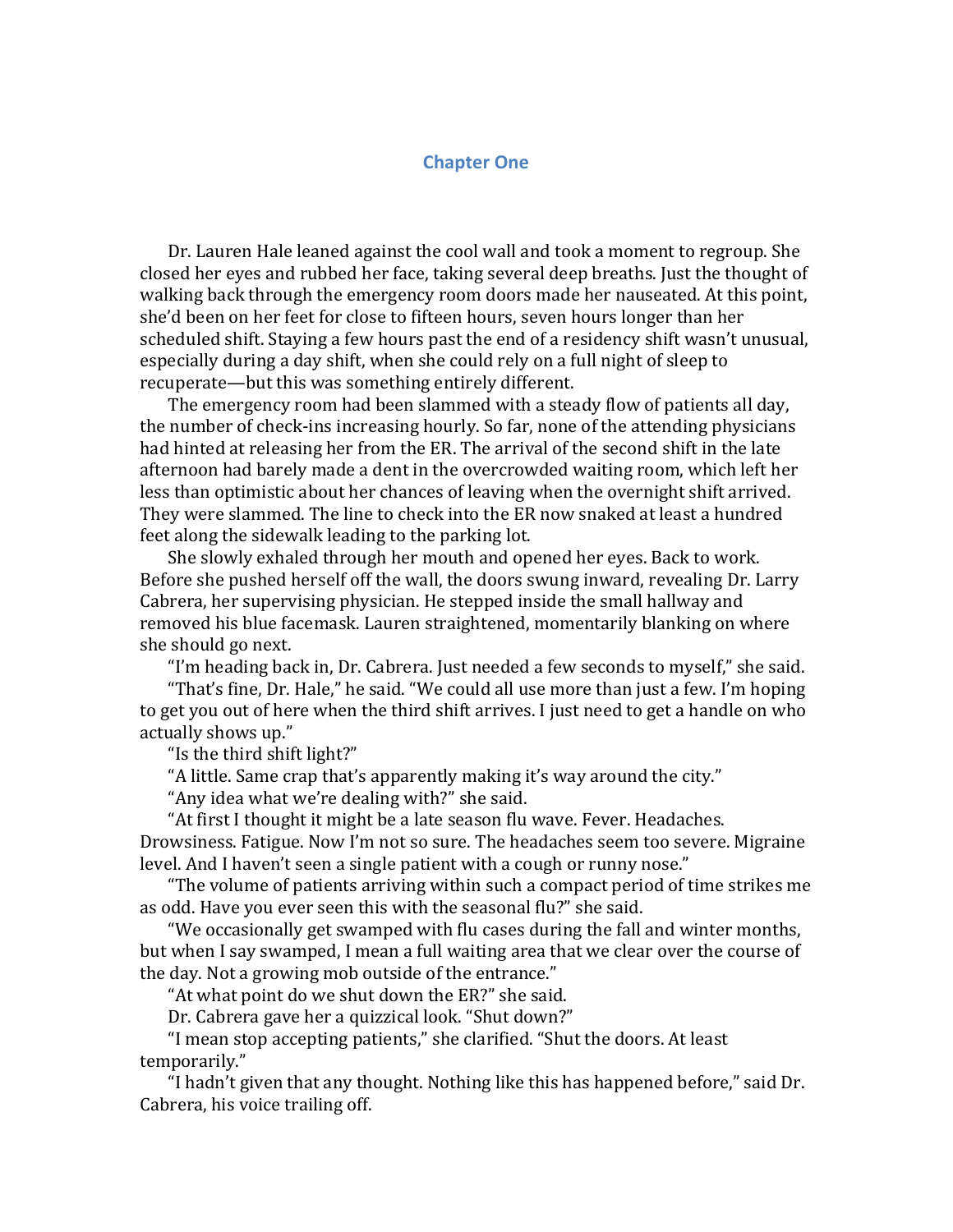"I better get moving," she said. "I need to work my way through the general examination unit."

"How long has it been since a patient has moved out of there?" said Dr. Cabrera. "At least three hours," she said.

At the start of her shift, the general examination area still served its original purpose. Patients were escorted from the waiting room and thoroughly assessed, often subjected to a battery of tests intended to determine the underlying cause of their symptoms. By midmorning, they had filled most of the Emergency Departments one hundred and fifteen beds, mostly with patients reporting similar symptoms. They'd reserved a few critical care beds, along with an intensive diagnostic and treatment unit bed for acute emergency cases like heart attacks and car injuries that could not be diverted to other hospitals.

"We've filled every bed in the hospital, and all of the area hospitals are reporting the same thing," he said. "I don't see this getting any better."

Shouting erupted beyond the swinging doors, from the waiting room. Moments later, a nurse dressed in dark blue scrubs burst into the hallway.

"We have a problem!" she yelled. "One of the patients is getting violent!"

"Shit," said Dr. Cabrera, already barreling past the nurse. "Where are the cops?"

"There's another disturbance outside," said the nurse, following him. "They just left."

Lauren took off with them, entering the ER waiting room in time to see a massive man shove a young woman into a group of patients scrambling to escape the mayhem. The woman stumbled backward, losing her balance and toppling a mother trying to get her toddler out of the way.

The three of them hit the tile floor, the young woman landing on the kid, who let out a pitiful scream. A man dressed in a tracksuit yelled a few obscenities at the attacker, after getting out of his seat to intervene.

Before the good Samaritan took more than two steps, a thick fist jackhammered his face, exploding his nose. The man dropped to his knees, blood covering his mouth and chin. To Lauren's horror, the giant aggressor gripped the bloodied man's head with both hands and pulled it into his rising knee. The violent impact made a sickening crunch, snapping his head backward into an unnatural angle and exposing the front of his neck.

When the crazed attacker pulled back his jackhammer fist, with the obvious intention to strike the man in the neck, Dr. Cabrera lowered his head and rammed straight into the lower right side of the guy's back. The doctor knocked him far enough away to disrupt the lethal blow, but the man didn't go down. Not even close. Roaring, the enraged attacker grabbed Dr. Cabrera by the lapel of his white lab coat and swung him into a very recently vacated row of metal chairs. The doctor bounced off the chairs and fell to the ground, instantly scrambling backward on his hands and feet to get away from the man bearing down on him.

Without thinking, Lauren charged through the panicked crowd of patients, arriving in time to deliver a downward kick to the back of the man's left knee. The sudden strike buckled the joint, dropping him to the floor momentarily. He lashed out at her closest leg, knocking the Dansko clog of her right foot.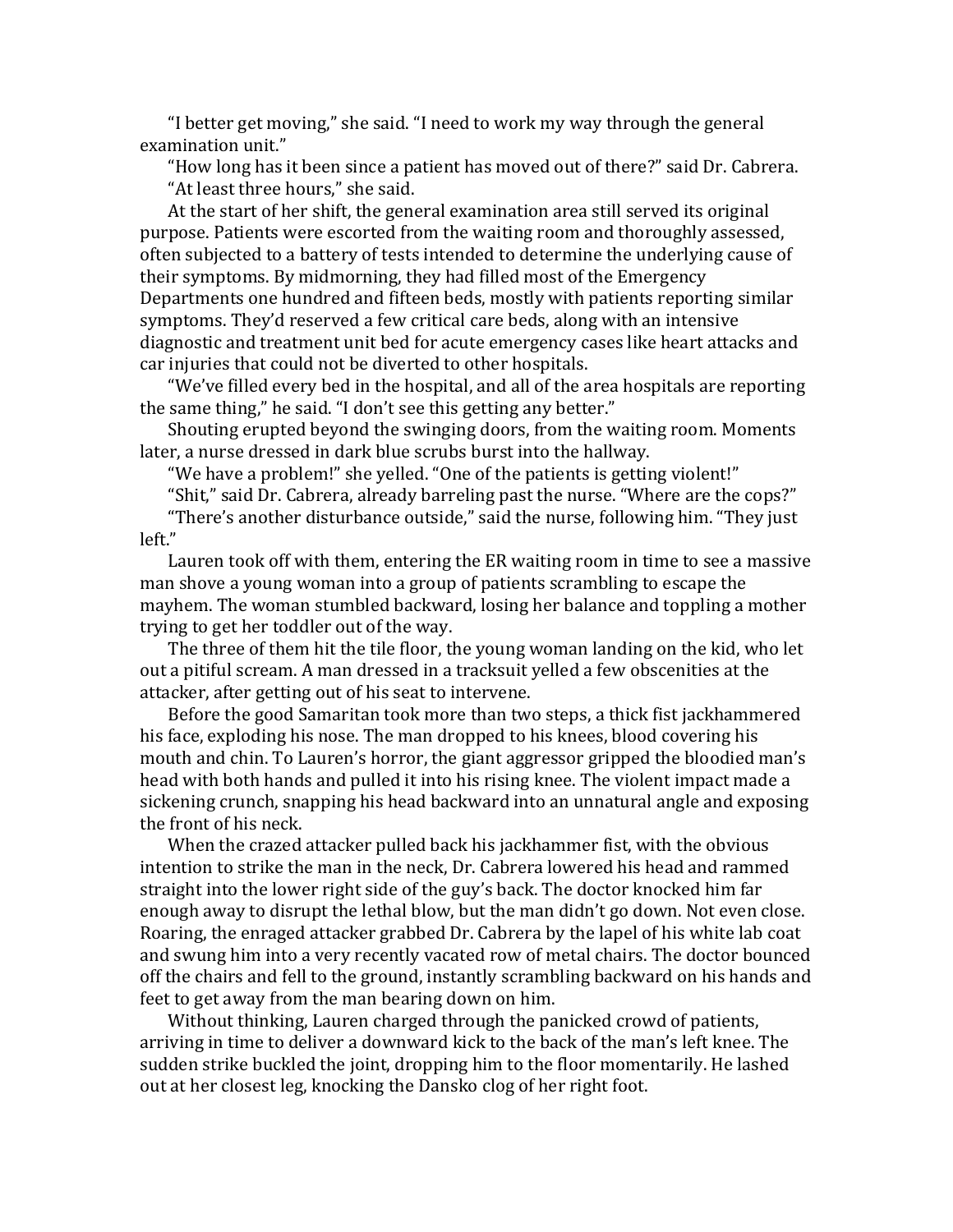She staggered backward in fear, tripping over a patient that had curled up in the fetal position on the floor. Landing hard on her back, she lay there unable to draw a breath, while the grunting madman lumbered slowly in her direction; his murderous eyes locked onto hers. Lauren pushed against the floor with her arms, rising into a seated position—the wind still knocked out of her.

The man stepped over the curled up patient a few feet away and snarled. "Kill you, bitch."

"Stop. Please. Just stop," she begged, scooting desperately along the floor. "We can help you."

"Kill youuuuuu," he howled, before lunging after her.

Before the full weight of his two-hundred and fifty pound body pinned her body pinned her to the hard floor, she curled into a ball, wrapping her harms around her head. Her brain instantly switched into raw survival mode, transmitting one message—protect your head. There was nothing she could do to fight this guy. She was the mercy of others now.

The first blow cracked one of the fake ribs on the right side of her ribcage, blasting her with a sharp, excruciating pain. She resisted the instinctive reflex to lower her arm to protect the ribs. A second, more powerful punch followed almost immediately; agony overriding instinct. The moment her arm moved to her side, the man hammered the side of her head with a single blow, bouncing it off the arm she had tucked underneath.

She lay pinned beneath the monster, too stunned by the attack to react. When the assault did not immediately continue, she opened her eyes and flicked them upward. The man had a police baton under his neck, both hands clawing at the officer behind him. She felt some of the weight lift, and didn't waste a second analyzing the situation. She grabbed the nearest chair, and pulled herself free of his legs. As she scrambled free, a pair of strong hands lifted her to her feet; a familiar, muffled voice barely breaking through her terror.

"I'm getting you out of here,' he said, wrapping her left arm around his shoulder.

He guided her to the swinging doors that led to the ER examination and treatment areas. Glancing over her shoulder, the short journey unfolded like a surreal, slow motion scene from a horror movie.

Three police officers wrestled the attacker to the floor, one of them pressing a stun gun into the side of his neck. The man's legs twitched in synch with the rhythmic crackle of the electricity, as they pressed him against the tile. The waiting room had vacated around the pile of officers, leaving two catatonic patients upright in their chairs. As Dr. Cabrera pulled her through the doors, she could have sworn that one of them was moving her lips without making a sound. The good Samaritan in the blue tracksuit sat propped against the chairs along the far wall; eyes rolled back in his head—face smashed. What the hell just happened here?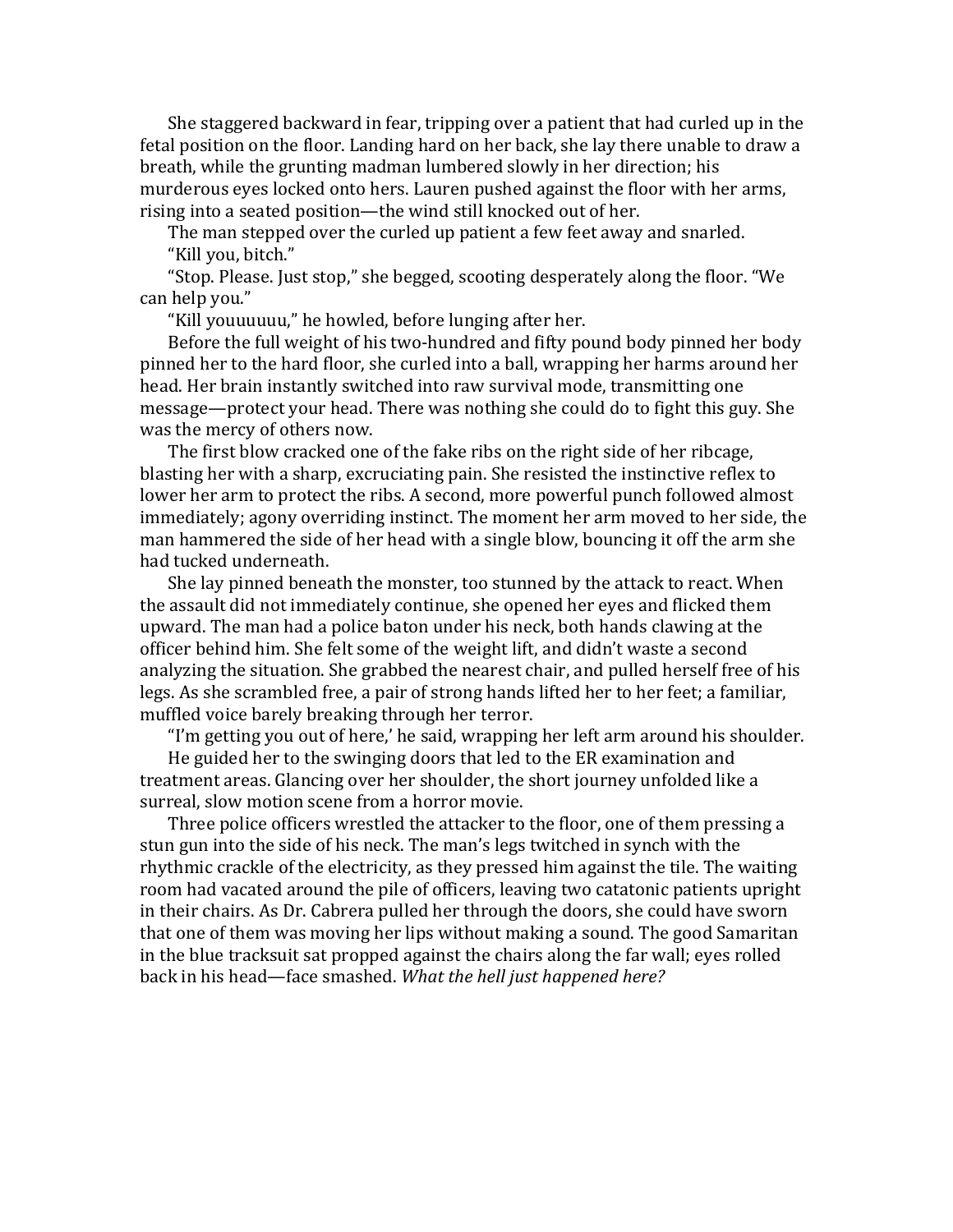#### **Chapter Two**

David Olson poked the thick bed of grey ashes in the lakeside fire pit, hoping to unearth a few dying embers. Starting a fresh campfire was easy enough, but there was something profoundly satisfying about reviving the previous night's fire. He dug his walking stick deep into the sunken pile; immediately rewarded with a wisp of smoke and a faint, orange glow. Perfect. David cleared the area around ember and gently topped it with a small bundle of twigs and bark shavings he'd dried next to the fire last night.

Within moments, the single tendril of smoke that had risen from the ashes of the rock-lined pit morphed into a steady smolder. The first flame of the morning crackled through the twigs soon after that. By the time the kindling fully caught fire, David had arranged three modest logs over the blaze in a tee-pee shape, filling the gaps underneath with sticks and a few thin strips of wood chopped with his hatchet from the logs. He had the makings of a solid campfire.

His only real challenge at this point was waking his teenage son for "breaking" camp pancakes." The three logs would go quick. After that, they'd have to resort to some of the sketchy stuff they had found near the lake. Soggy, dead wood likely passed over by the rest of the campers that had passed through during the early summer. He'd sat it next to the fire to dry, but there was only so much you could expect from deadwood. The cast iron griddle he'd lugged for miles needed to go over the fire immediately. The first pancakes would be ready within twenty minutes.

David gently blew on the fire, encouraging it to rise, before walking over to their low-profile, two-person tent. He unzipped the front screen and stuck his head inside, wrinkling his nose at the dirty sock smell.

"Josh. Time to wake up," he said, in a far too civil tone for a teenager accustomed to sleeping in to noon. "We need to eat and pack up. It's a long hike out."

Predictably, his son didn't stir inside the thick mummy bag. He grabbed the bottom of the bag and shook it.

"Rise and shine, Josh. Time to get moving."

Josh groaned, his voice muffled inside the down cocoon.

"You up?" said David. "I have to start cooking the pancakes in a few minutes." His son mumbled something a little closer modern English.

"Give me a sign of life. At least get your head out of the sleeping bag."

"I'm up," said Josh. "Sort of."

"I'll get some coffee brewing, too," said David. "We'll need to filter enough water for the hike back. If you could get that going, I'll have the pancakes ready by the time your fill the Camelbaks."

Josh unzipped the bag partway, lifting his head part way out of the sack. He brushed the unruly mop of hair from his face, squinting at David.

"I'm up. Sort of. What time is it?"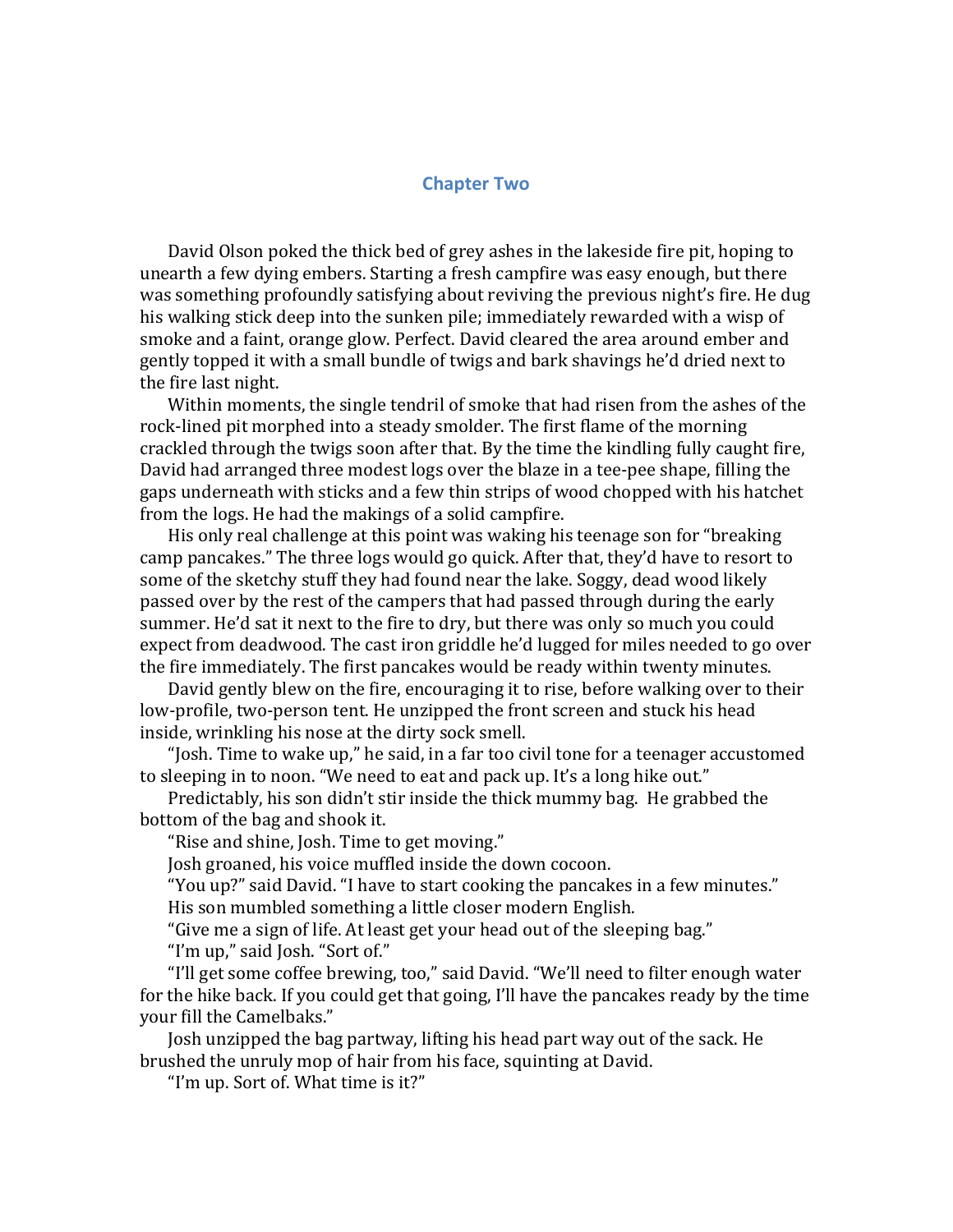"A little before seven," said David. "If we start out of here by eight, or so, that should put us back in the parking lot by noon. Grab some lunch on the way through Bloomington. Maybe check out the campus. Then home."

"I'm still joining the Marines, dad," said Josh, lowering his head.

"Then I suggest you report for water filtering duty ASAP, or I'll wake you up drill-instructor style. Trust me. You don't want that."

"I'm up. Seriously."

"See you in a few," said David, backing out of the tent.

David knew better than to directly engage in the Marines versus college battle. Having enlisted in the Marines right out of high school, he didn't occupy the high ground—and he saw nothing wrong with Josh enlisting. He just wanted to be certain that his son had adequately researched all of his options before making a decision especially since the kid had the grades for college.

Actually, he had the kind of grades that made a kid competitive for a ROTC scholarship and other options that gave him a college degree first. Then again, Josh could enlist and go to school on the G.I. Bill later, if he decided to get out of the Marines.

That's how David had done it. Got out as a corporal, after four years at Camp Pendleton, then got his associates degree in criminal justice. After a few years with the Westville PD, he started night school to get a bachelor's degree in the same major. Presto. It wasn't the traditional route to getting a college degree, but the end result was the same—plus he'd dodged student loans.

On top of that, he'd seen a bit of the world and earned a steady paycheck since graduating from high school. Not a bad deal at all. Still, David wanted his son to give each opportunity serious consideration. His own mediocre high school academic performance had left him with far fewer prospects.

If Josh followed in his father's footsteps and enlisted in the Marines, it would be based on a well-explored decision. At the very least, it needed to look like one. His ex-wife would kill him otherwise. She was already convinced that their son's stubborn interest in the Marines was David's idea. It wouldn't hurt to have Josh mention a university visit or two when he returned to his mother after this trip.

David walked back to the fire pit to tend the small blaze he had created. It would be short lived, but hopefully enough to ignite the larger pieces of deadwood—or at least start them smoldering. If they didn't catch right away, he'd use them to prop the frying pan he'd lugged into the wilderness. There wouldn't be a lot of time to fuss around if that was the case.

He had the dry and wet components for the pancakes in separate containers, requiring little more than a transfer of contents from one to the other. A quick shake of the bag, and he'd have the batter they'd need to cook the pancakes—a breaking camp ceremony they'd shared every summer since the divorce. Eight years, and they'd only run into trouble twice getting the fire right.

He really wanted this morning to be perfect. If Josh enlisted, this could be their last summer camping trip in the Hoosier National Forest. He'd start his senior year this fall, and the Marine Corps liked to ship high school graduates away right after graduation. Especially graduates with high SAT scores, who might get second thoughts about spending the next four years in a barracks, instead of a college dorm.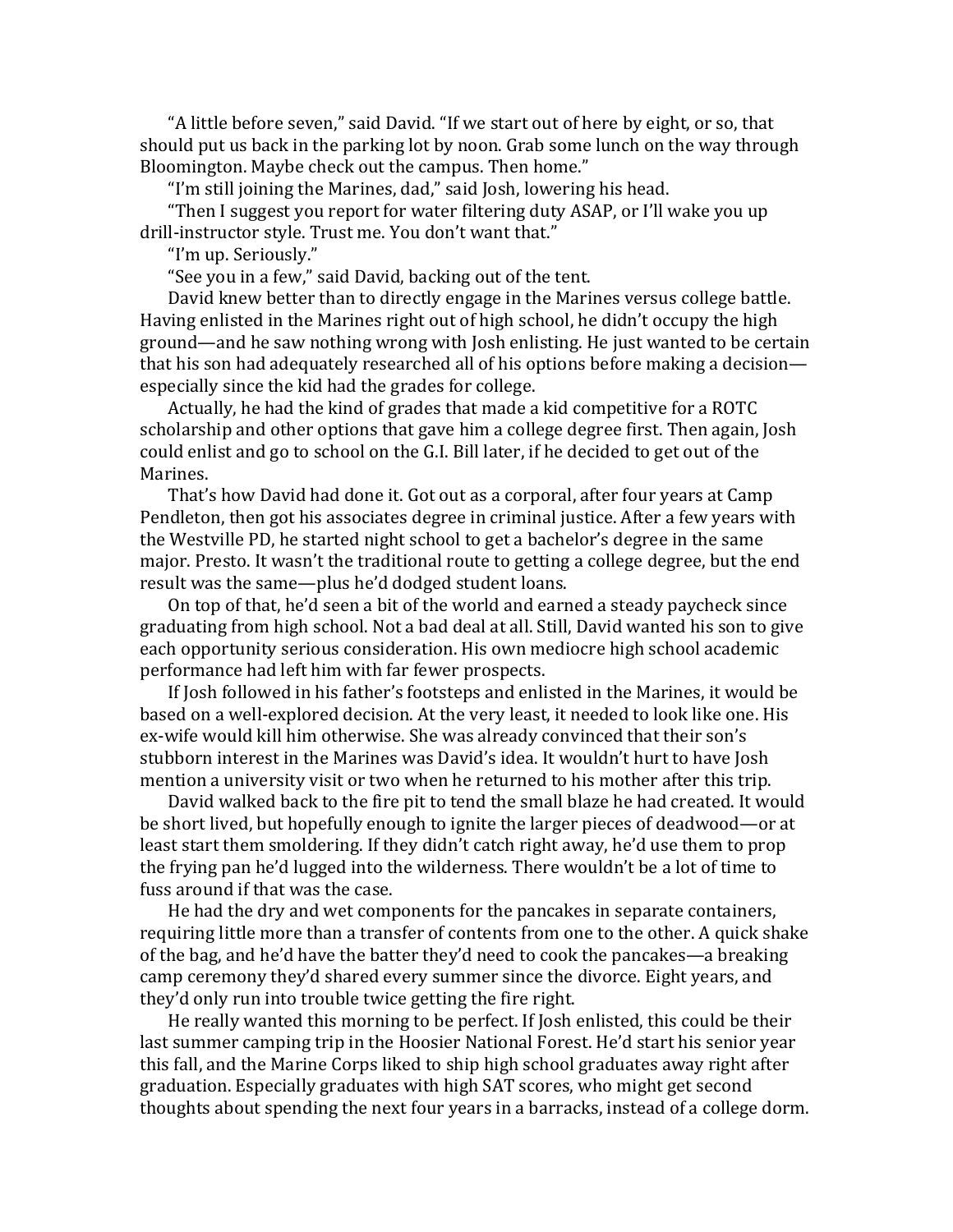With that somber thought, he rearranged the rapidly burning logs, so he'd have a flat enough surface for the pan—just in case the dark logs arranged along the fire's boundary failed him. He didn't want the end of the trip to be a disappointing memory for his son.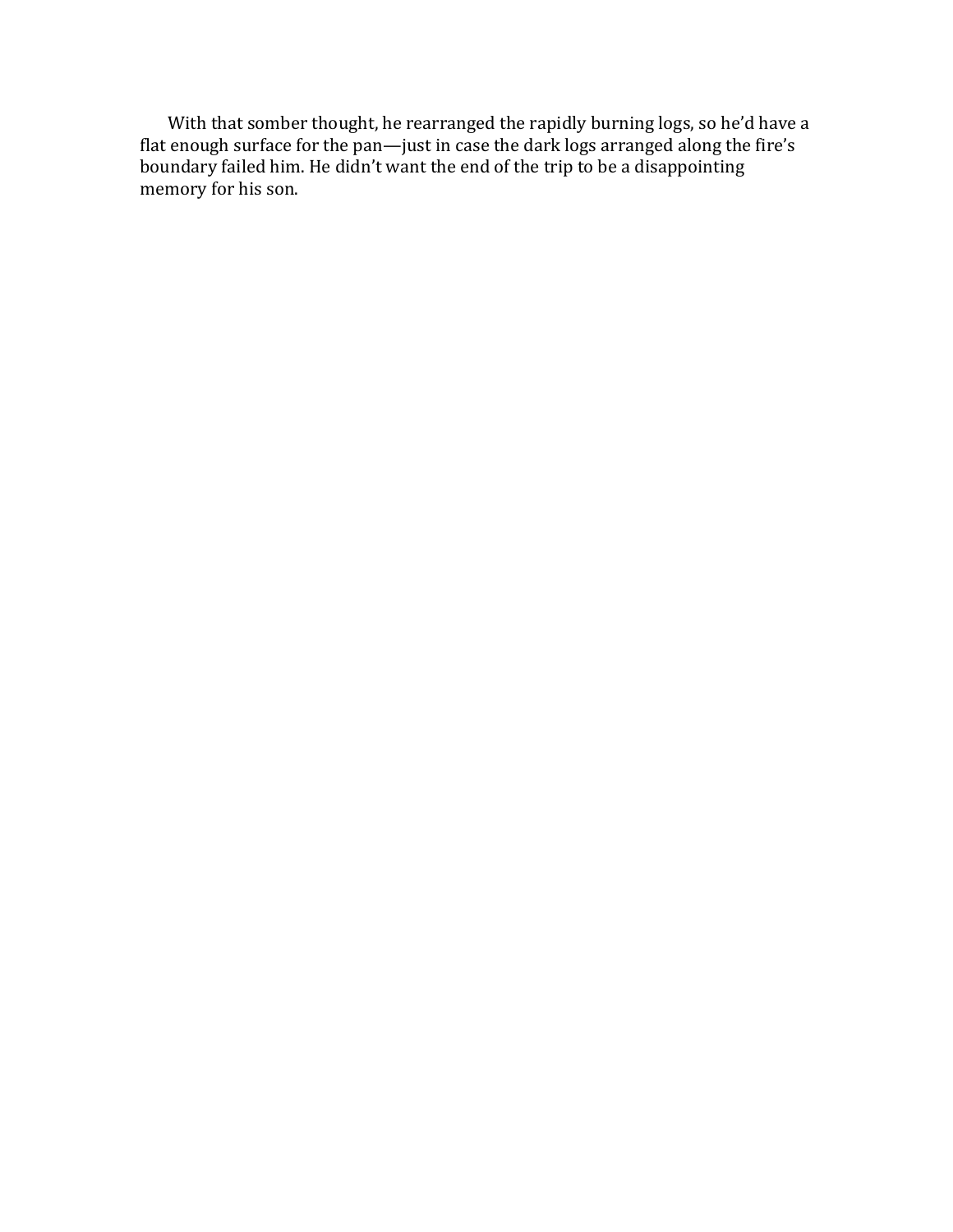## **Chapter Three**

Emma Harper sat across from her husband, skimming the restaurant's menu not finding what she wanted. They had a two and a half hour layover in San Juan's international airport, and she'd hoped to grab some authentic Puerto Rican food.

"You want to try another place?" said Jack. "Looks more like traditional Spanish fare than local stuff."

He'd read her mind, or the look on her face. One and same much of the time. She wore her heart on her sleeve, so to speak, making it easy for him.

"This is the only place that didn't look or sound like some kind of chain restaurant," she said. "Paella might be nice. Are you good with the menu?"

"As long as you're good with it," he said. "I don't see chips and salsa."

"I never thought I'd say this, but I don't think I could eat chips and salsa again for a month," said Emma.

"You did put a considerable dent in the cruise ship's tortilla chip inventory," said Jack.

"Are you saying I ate too much?" she joked.

"I'm not saying another word," said her husband, closing his menu. "This looks" good."

Emma turned the menu toward him and pointed at the first page. "We can order the grown up version of chips and salsa. Tapas."

"Are you saying I'm not a grown up?" said Jack.

"I'm pleading the fifth, too," she said, putting her menu down. "I can't believe this vacation is over."

"It's not over until I say it's over. Last mojito in paradise?" he said, squeezing her hand.

"Why not?" said Emma, checking her watch. "We still have another ten and a half hours until one of us has to drive."

"It's going to be a long day," said Jack. "I might have two."

"Or three." she added.

Their waitress appeared, taking their drink and tapas order.

"Do you think your territory survived without you?" said Emma.

"Sales probably improved," he said.

It was an old joke between them. Jack worked a sales territory on the north side of Indianapolis for NevoTech, a top international pharmaceutical and biotechnology company based in Indianapolis. Three years ago, a territory on the south side of Indianapolis ranked number three out of sixty for sales in the region, a feat that would have earned the territory manager an all expense paid trip to Mexico or the Caribbean—if it had one. In this case, the territory had gone without a sales representative for more than half of the year, and had become the tongue-in-cheek rally cry for more vacation days. The longer the reps stayed away from their *territories, the better the sales!*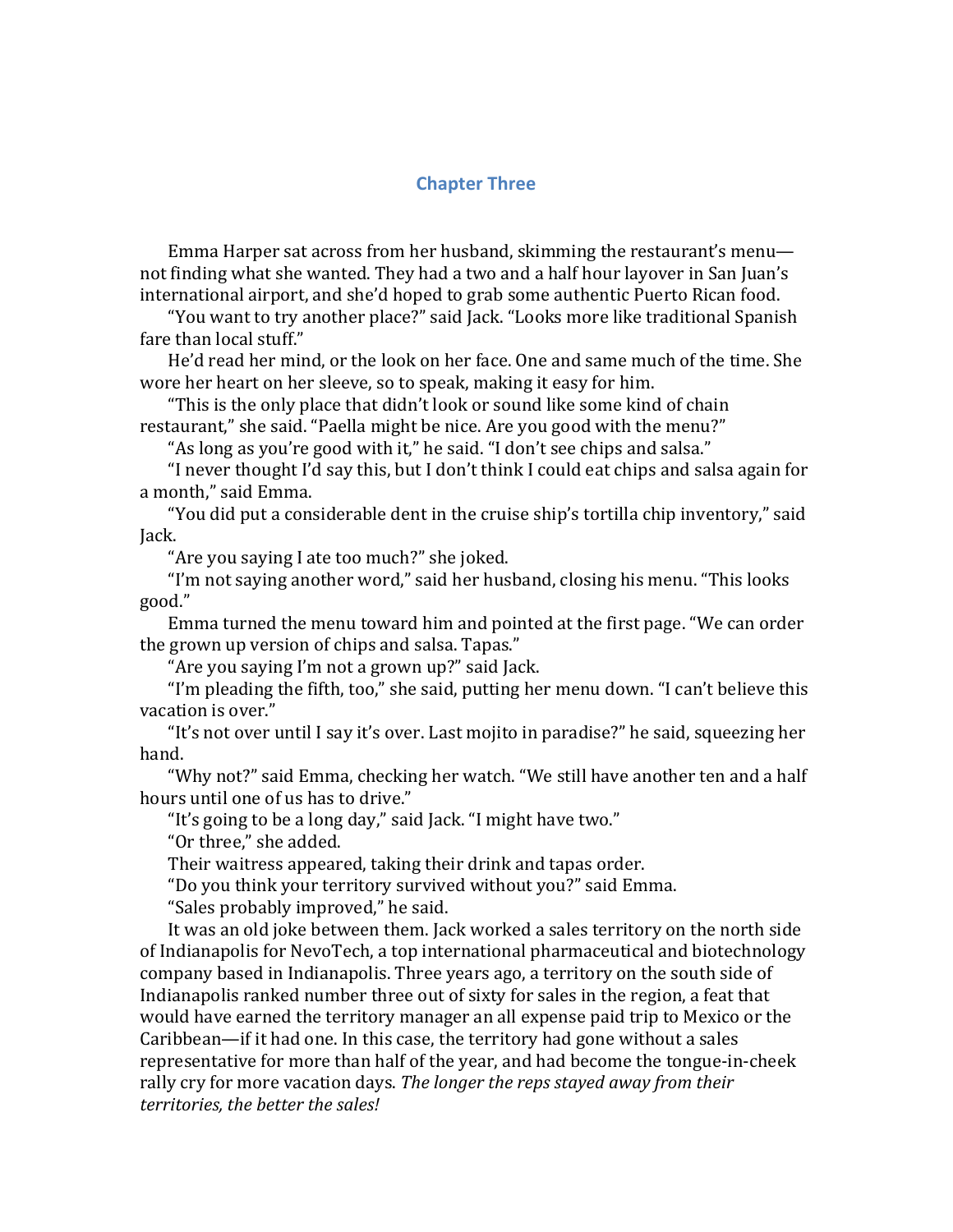"Maybe Nevo will pay for next year's trip?" she said.

"And maybe they'll select you to represent headquarters at one of the trips," said Jack.

She worked as a financial analyst for NevoTech's Benefit Plan Investment team, a promotion she'd landed after spending five years in various finance positions within the company. Occasionally, they selected high performing employees from the various departments to attend division sales awards trips. Kind of a spread the goodwill program designed to keep the corporate drones from complaining too loudly about the lavish rewards and bonuses heaped on the sales force.

"Fat chance."

"Then unless we both get lucky, looks like we need to start saving again. Or settle for an inside cabin next year," said Jack.

"Once you go balcony, you can't go back," said Emma.

"We could always do one of those third rate all inclusives," said Jack. "Might need to get a series of shots before we go."

"As long as they have chips and salsa."

"You and your chips and salsa," he said, taking her hand again. "I'll go anywhere—as long as it's with you."

She stared into his bluish-gray eyes, seeing that he'd shifted gears from jokester to devoted husband in a blink of the eye.

"I love you, Jack."

"I love you more," he said, suddenly breaking the serious gaze. "You heading up with me to grab Rudy?"

"I hadn't planned on it," she said, hesitantly. "Thought I'd grocery shop and get the house back in order. I'd go Saturday, if your mom doesn't mind holding on to her for another day."

"I'm sure she wouldn't mind, though I hate to make him wait."

"He has no concept of time. We could have driven around the block, or gone on a nine day cruise," she said. "Why don't you take off early, have breakfast with your mom and get back by the early afternoon. We can grab dinner somewhere outside in Broad Ripple, with our boy."

"Sounds like a capital plan, my love," he said, before moving his menu off the table to accommodate their inbound drinks.

Once the waitress departed with their entrée orders, Jack raised his mojito. "To another amazing vacation, with the most amazing woman in the world."

"Back at you," she said, clinking her glass against his.

"Did you just call me a woman?" said Jack.

"Probably," she said, before taking a long sip.

Even inside a bustling airport, her mojito tasted like vacation. Emma considered the sweet rum concoction to be the queen of tropical drinks. Perfect for any warm weather occasion, or non-occasion. She made a mental note to buy the ingredients needed to extend their vacation over the weekend. The weather prediction called for mostly sunny in the high seventies. Perfect for an evening with on their backyard patio. Suddenly, the prospect of leaving paradise didn't sound so bad. Another paradise awaited, until Monday—when they both returned to the real world of jobs, bosses and corporate responsibilities. Until then. She'd take it one mojito at a time.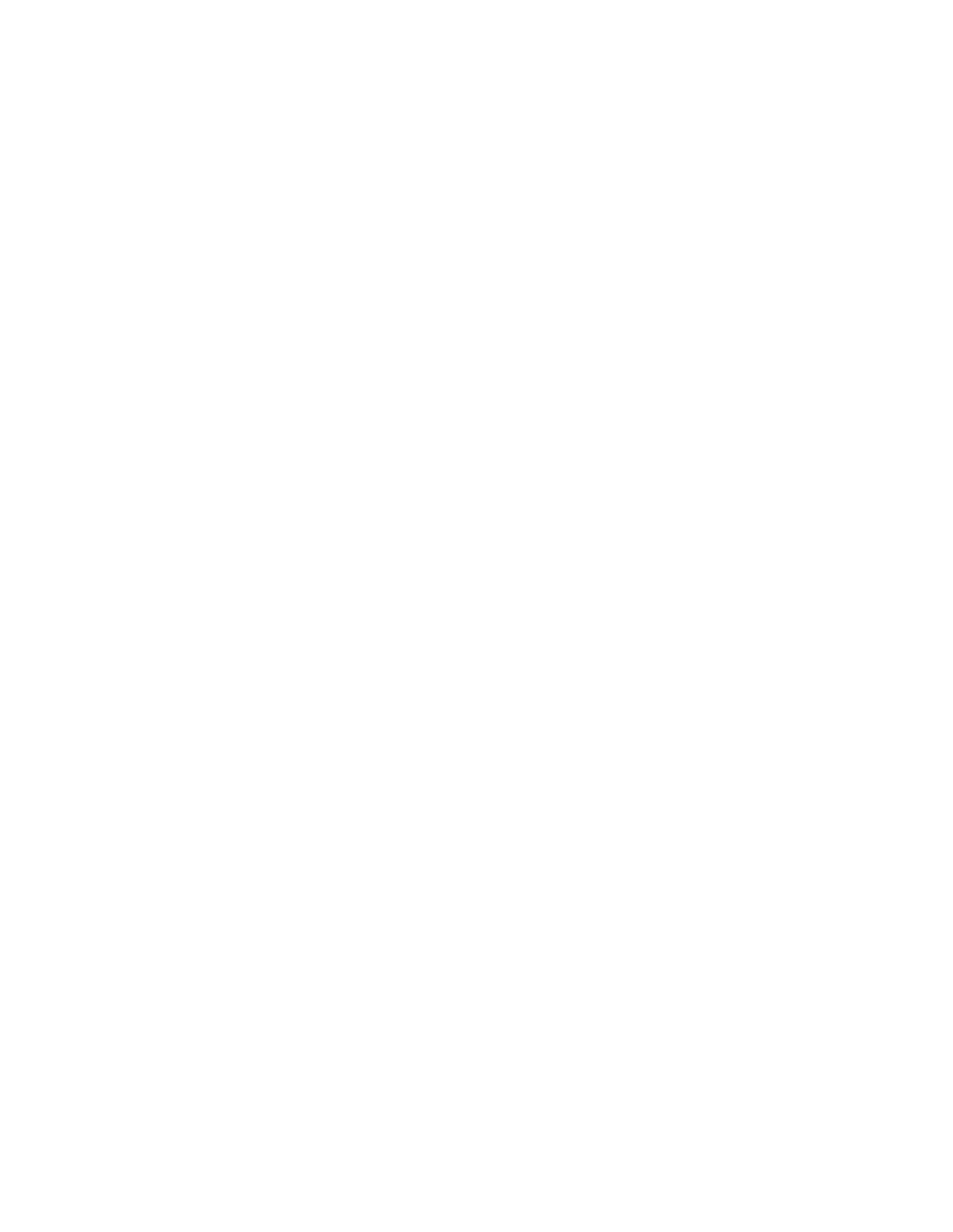#### **Chapter Four**

Dr. Eugene Chang eased the Cessna 206H Stationair into a wide left turn, dropping from two thousand feet to one eight hundred feet altitude during the course adjustment to his upwind leg. With the Indianapolis Executive Airport clearly visible to the east through the pilot's door window, he passed his approach information over the airfield's designated common traffic advisory frequency (CTAF) and scanned the sky around him. The airport was a non-towered facility, so he was on his own to determine if it was safe to proceed with the landing.

Clear skies and a late afternoon sun simplified the task. He didn't see any nearby aircraft. With the upwind run nearly finished, and the airport roughly at his eight o'clock position, Chang banked the Cessna left and crossed in front of the airfield. He was effectively circling the airport, part of a traffic pattern ritual determined by wind direction.

He dropped to four hundred feet on downwind leg, before turning to base leg and his final approach. Despite the continued lack of competing traffic in the sky or on the runway, he dutifully relayed his actions over  $CTAF$ —just in case. The big sky around him could get very crowded, very fast, a bad scenario on final approach.

With the aircraft's nose lined up with the runway, he slowly dropped altitude and bled power, until he reached the sweet spot where everything gets quieter, and Cessna felt like it was slipping through the air with little resistance. His approach was rewarded with a textbook, minimal bounce landing at the northern end of the runway. He throttled back after a few seconds on the runway, slowing the aircraft to a safe taxi speed.

Chang turned the plane onto the nearest taxiway connector and made his way to the main tarmac, where Montgomery Aviation, the field's sole Fixed Base Operator, would take over. They'd inspect the aircraft and refuel it, before moving it into covered storage at the field, where he could access it at any time.

One of Montgomery Aviation's service staff guided him into one of the spaces reserved for Montgomery Aviation's signature clients, and chocked the Cessna's wheels once the aircraft was stationary. When the technician gave him a thumbs up, he left the engine running and squeezed through the two front seats to get into the rear passenger compartment. A few seconds later, he was on the tarmac with his briefcase and a small carry one bag.

"Welcome back, Dr. Chang," said the technician, offering a hand. "Can I run those to vour car?"

"I got it, Jeff. Thank you," said Chang. "Hey. Whatever you guys did to the engine made a big difference. She didn't feel sluggish at all."

"I figured you might notice, Dr. Chang. We replaced the oldest cylinder with a brand spankin' new one. No more gunking up after a month or so. On top of that, we cleaned the shit out of the engine. Every nook and cranny we could reach without a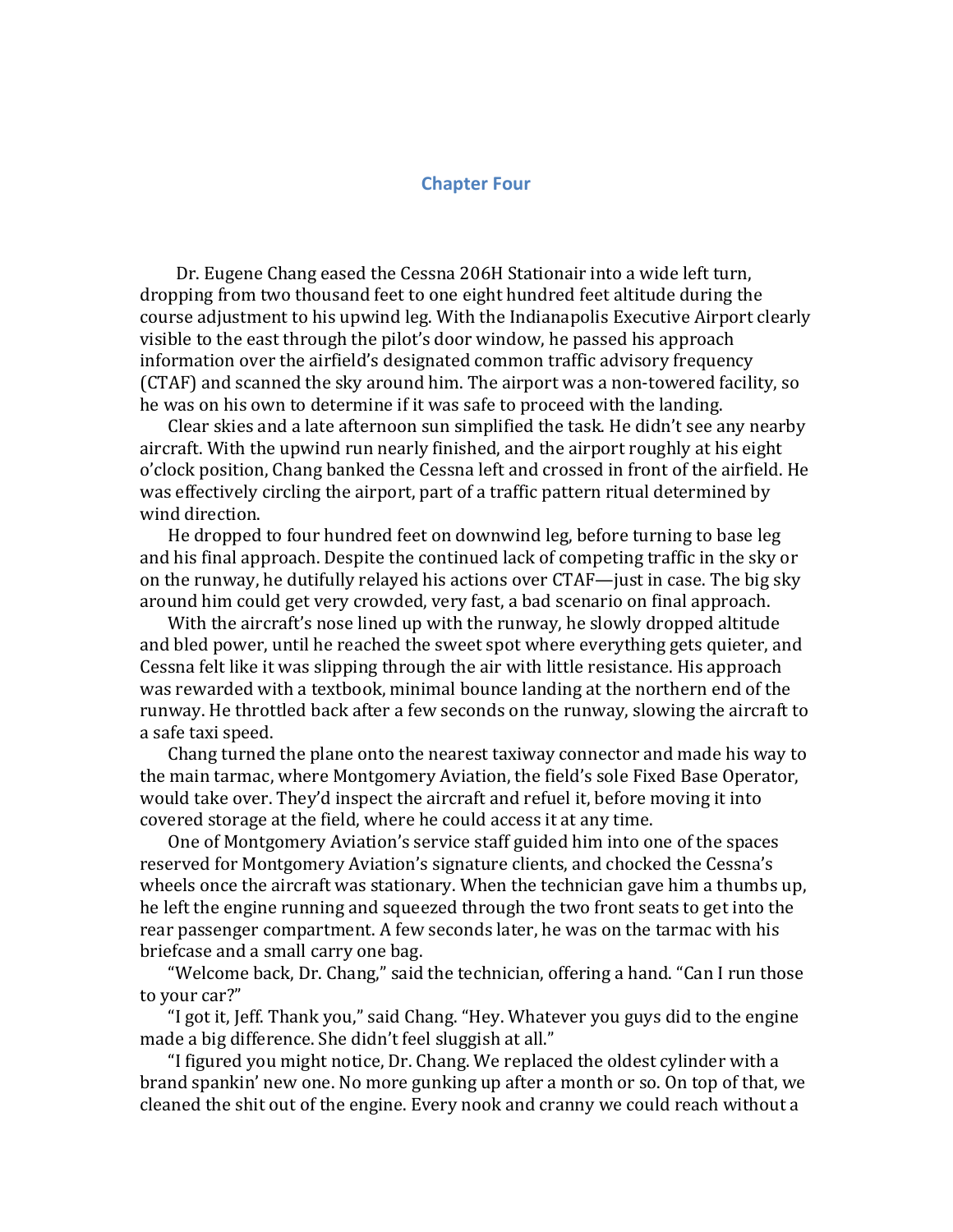taking apart the case. The way you run this bird, you might consider a thorough cleaning like that every few months."

"Put it on the calendar, and we'll work around my flying schedule, when it gets closer" said Chang.

"Sounds good, Dr. Chang. I'll have the head shed send you an email with the tentative date."

"Thanks, Jeff."

He nodded goodbye and started to walk away, not meaning to be rude, but not exactly in the mood for a conversation after the five-hour flight.

"Dr. Chang?"

Maintaining what he hoped was a neutral face, spun slowly around to face Jeff. "Do you have any flight plans this weekend?" said Jeff.

"Nothing solid," said Chang. "I need to catch up on things at the lab after my trip." "If you don't mind, I'd like to lower the left wing's rear spar. Just a small

adjustment. Looked like you're still flying a little left wing heavy. Might take a few adjustments, and a little trial and error, to get the roll tendency out of her, but it'll be worth it in the long run."

"Was it that obvious?"

Chang's arm was a little stiff from applying constant pressure to the stick. In fact, he engaged the autopilot two hours into the flight to give his arm a rest. It was more an annoyance than a real problem. One he'd put up with since he'd sold his Cessna 172 Skyhawk and upgraded to the Stationair last fall.

"Been doing this for close to thirty-two years. I'd been meaning to bring it up, but didn't want to hit you with too much at once after you bought her—and it's not a critical fix. I'd run out of fingers and toes counting the number of pilots I've known that flew a crooked plane for years out of habit. It's an easy fix on a Cessna. I can tackle it in a few hours, honestly. I just can't guarantee I'll get it all done at once. Weekends are getting busier."

Chang walked back to the aircraft, well aware that he might not get out of here for a while. Jeff could easily tack another hour onto his already long day, if no other aircraft arrived to interrupt. Given the few private flights he'd seen in the air north of Indianapolis on the way in this afternoon, today had the potential to turn into one of those marathon conversations. Still, he couldn't shrug off the man's sincere offer to help, and he suspected Jeff could use the opportunity to rack up some paid moonlighting hours.

"I can stay put for the weekend," said Chang. "I appreciate you taking care of me, and I'd be happy to pay the shop's regular hourly rate."

"I'll give you a discounted rate since this is on the side," said Jeff, producing a business card from one of his pockets. "Give me a call Saturday, if you change your mind about taking her up. Sunday is supposed to be a clear, sunny day."

He took the card and stuffed it in his wallet, removing one of his own.

"Thanks again, Jeff. You guys have my personal number, but I'm not the best at keeping track of that phone. There's a business mobile number on this card that I monitor all the time."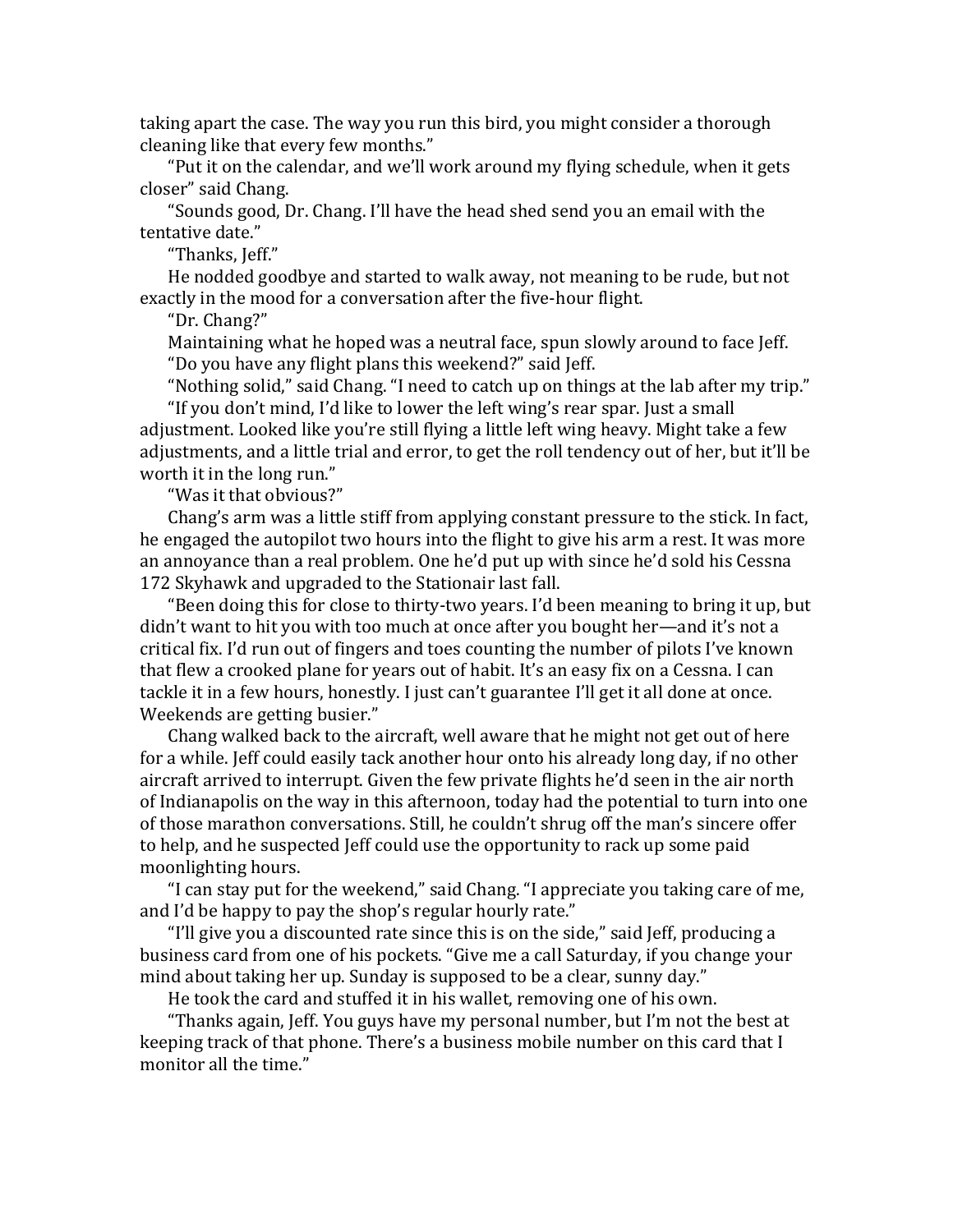"Great. I'll buzz you when I finish. If you don't hear from my by close of business Saturday, or I don't hear from you, it'll be Sunday. Definitely won't go longer than the weekend," said Jeff. "Hey. I'll let you go. You must be bushed."

"Sorry I'm not a little more chatty, Jeff," said Chang. "I feel like I packed three weeks into three days on this trip."

"No problem, Dr. Chang. I tend to run my gums a little long from time to time, or every time," he said, followed by a deep laugh. "You take care."

"You too," said Chang, shaking Jeff's hand.

He always felt this way after returning from the Edgewood Chemical Biological Center. Twice a year, a few dozen of the top virology researchers in the United States descended on the center to receive classified briefings on current and projected biological threats against the United States. Edgewood shared current intelligence and research insights, hoping to glean the same from the scientists, many who worked for or consulted on behalf of massively wealthy companies or universities—with bigger research budgets.

It was an informal outreach program, with the hope of outsourcing some of the desperately needed research and development work, in the realm of countering biological weapons at the microscopic level. Informal in that it was kept unofficial; a universally agreed upon term of participation. Nearly three years ago, a barely thwarted biological attack against multiple targets on the East Coast had turned a mostly ignored threat into a lucrative business.

Nearly every major pharmaceutical company devoted significant resources to the development of vaccines, "fixed-spectrum" antibiotics and next generation biologics to keep Americans safe from the next attack, and university research laboratories across the nation started programs to seize the seemingly unlimited supply of grant money shaken loose from federal budget by politicians.

It had taken on the air of a reckless frenzy, but in the end, when the fervor died, like it always did with these things, his field will have benefited—and the core group of virologists that expended vacation days to attend these "off the books" meetings would be better positioned to make sustainable advances in the fight against weaponized microorganism.

He patted the aircraft's wing before he left, giving the red and white Cessna a long look. The six-seater was a significant upgrade from Skyhawk, giving him a little more range and a lot more piece of mind. He'd flown several single propeller aircraft over two decades as a licensed pilot, and had never felt this comfortable. The Airstation was a pleasure to fly on long trips, and fun enough when all he wanted to do was get into the air. Put the lab well behind him, and below, in this case.

It also provided an additional layer of anonymity to his "unofficial" travels. NevoTech would have to conduct some serious surveillance and private investigative work to figure out where he had vacationed this week. Landing field records were spotty at best, especially at the fields he utilized. He paid in cash for everything, not that he had incurred many expenses. Mainly fuel. Piecing together this puzzle would be an expensive effort, not that he put it past his employer. They had a lot riding on his research. The stock price had been in a steady decline prior to the announcement that NevoTech would take the lead in developing several prophylactic, periodically boostered treatments and vaccines for the most pressing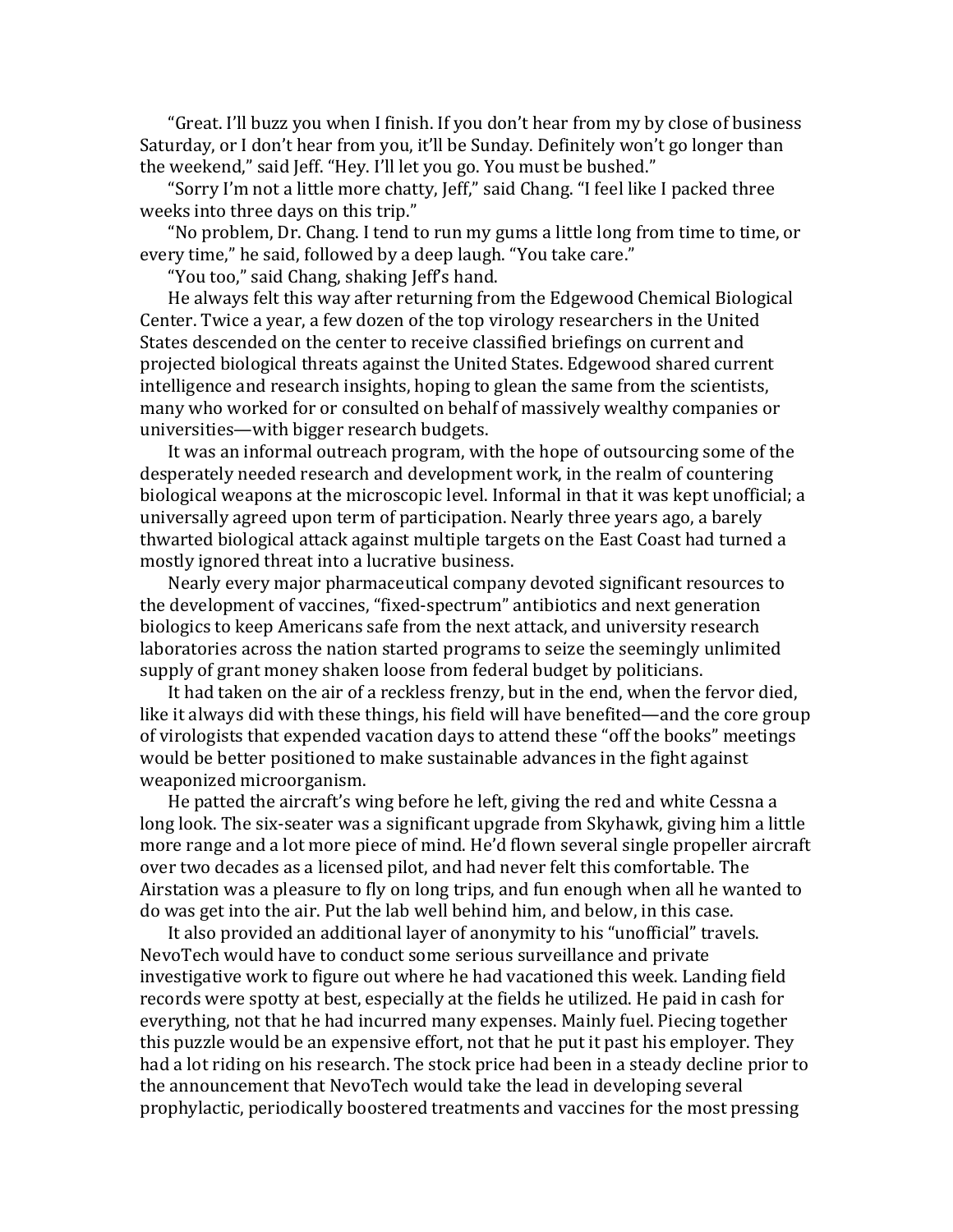bioweapons threats against civilians, here and abroad. Profit projections floated in the high tens of billions of dollars. He wouldn't put it past them at all, and had taken more measures than a private aircraft to ensure his secrecy—and safety.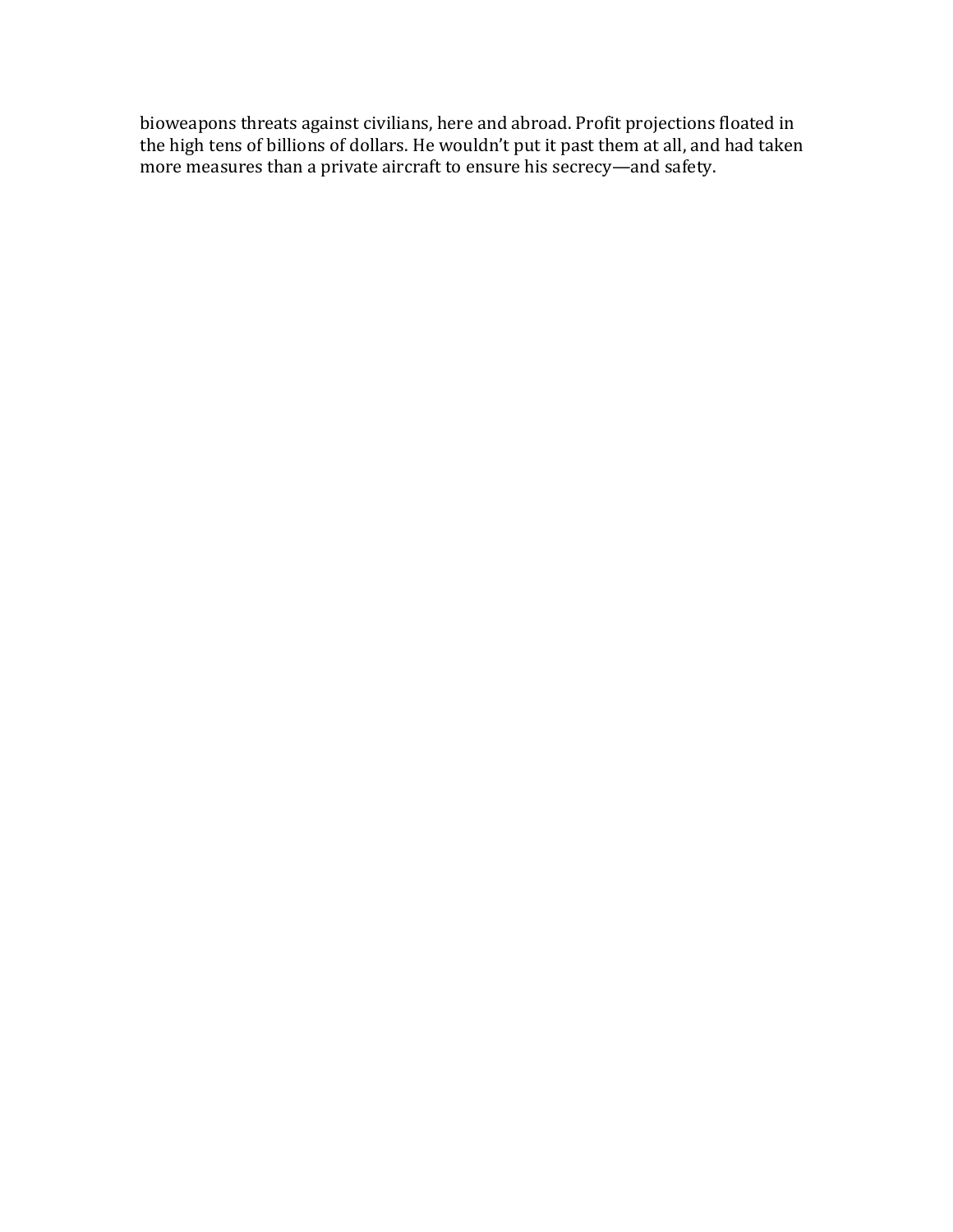#### **Chapter Five**

David Olson turned his pickup truck onto the main road that cuts through the Highland Ridge, eager to sink into his well-worn recliner later tonight and watch the Cubs game. As much as he mourned packing up their gear and saying goodbye to the idyllic lakeside campsite, by the time he'd hiked three-quarters of the way back to the parking lot, his mind became focused on one thing. Heaving that monstrosity of a backpack into the pickup bed and getting back to the comforts of home. His son had felt the same way.

The mind had a funny way of shifting gears. One minute you couldn't get enough of nature. The next you couldn't stand another minute of it. Same thing happened on their Florida trips, back when he was married. Nobody wanted the last night to end. They always enjoyed a few happy hour cocktails beachside, followed by a leisurely sunset dinner. A late night walk in the sand to dip their feet in the ocean one last time. They'd practically have to drag Josh back to the hotel room. They next morning, it was back to reality—everybody looking forward to getting home.

Unfortunately, with both of them tired after the long hike out of the forest, initial enthusiasm for the campus visit idea pretty much died on the short drive to Bloomington. Stuffing themselves at the Steak and Shake near the College Mall killed it completely. Neither of them felt like exploring the university on shaky legs and full stomachs, so they bypassed the university and beat most of Indianapolis's rush-hour traffic. They hit a few backups northwest of the city on Interstate 465, but managed to get to their turnoff before the masses escaped from work.

"What do you feel like for dinner?" said David.

"Pizza," said Josh. "Definitely pizza."

"Pizza it is. I'll order us a loaded with cheesy bread for the Cubs game."

"Two orders of the cheesy bread?" said Josh. "With blue cheese dressing."

"Sounds like a plan," said David. "I need to run out to Krogers after we offload the gear and clean up. Grab some groceries for the rest of the weekend. You want omelets for breakfast?"

"That'd be great, dad. Maybe some hash browns?"

"Patties or the shredded kind? Or home fries?" said David.

"Uhhhh…"

"I'll get both, and some cheddar cheese to melt over them."

"Awesome!"

"Just don't tell your mother," said David.

His ex-wife had been on a bit of a healthy-eating kick for the past year, declaring war on carbohydrates, cheese and sugar. Rather than push back against her requests to honor their son's forced diet changes, he politely agreed to do his best at the house. When they were out at a restaurant, all bets were off. He wasn't about to play menu police with his boy. Pizza and cheese smothered hash browns hardly qualified as "doing his best," but he'd been informed by Josh that, "mom occasionally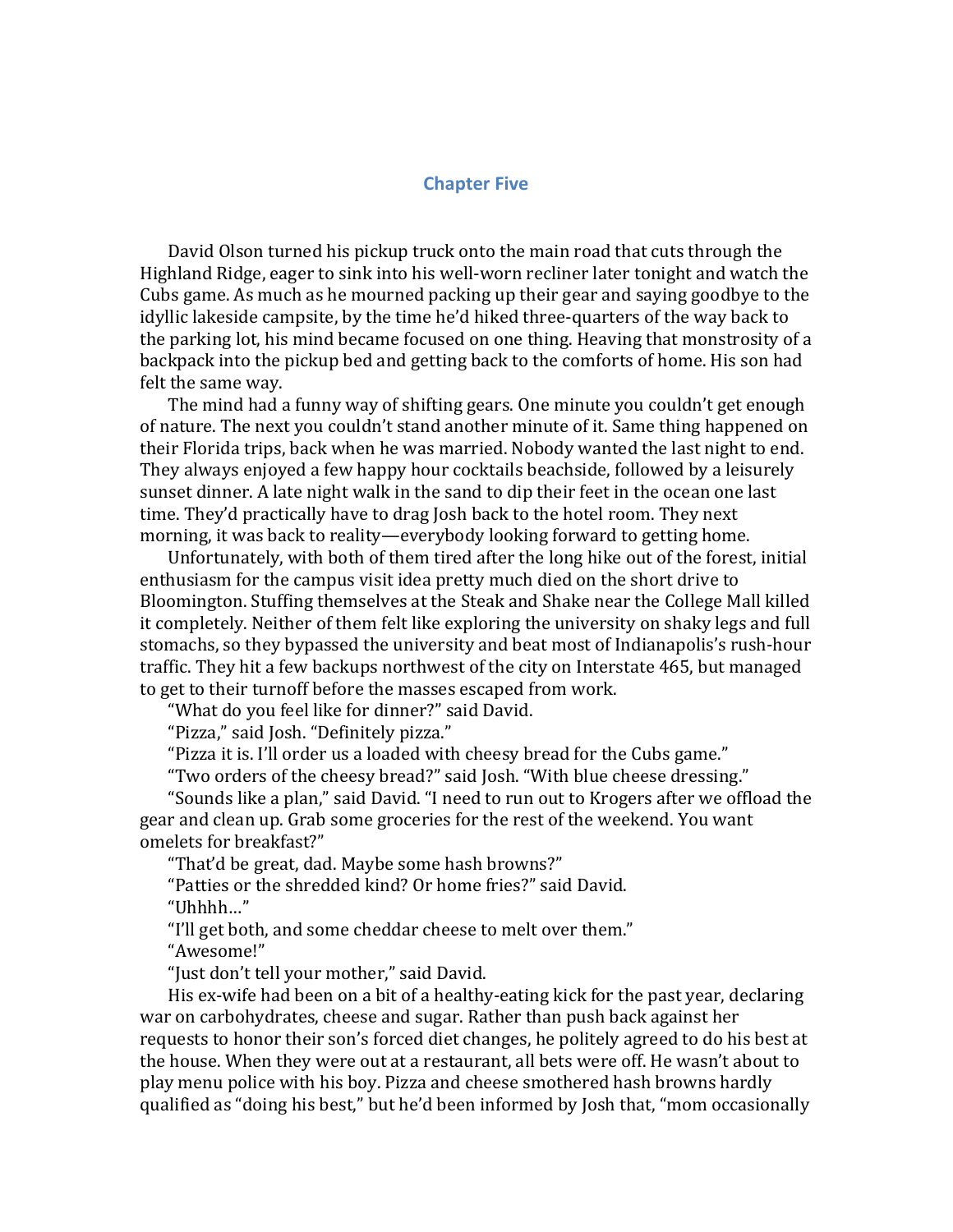falls off the cheese wagon." As far as David was concerned, his son had more than earned the right to eat whatever he wanted after spending more than a week in woods.

"What about some nachos? They'd go great with game," said Josh.

"No you're pushing it," said David. "Plus. You can get those tomorrow night at the movies."

"Sweet," said Josh, as David turned the pickup onto their cul-de-sac.

Their two-story, red brick and vinyl siding home became visible as soon as he completed the turn. Two houses from the end of the long cul-de-sac, he was tucked away nicely in a quiet, friendly neighborhood, with protected forestland behind his house. Protected by town zoning laws that required a strict percentage of "green space" in all of the neighborhood developments. Unless a tornado knocked the trees down, a possibility in central Indiana, the forest wasn't going anywhere. A good thing, because he valued the privacy it gave him, as most cops did.

"Looks like the grass took a hit," said Josh.

"Yeah. I kind of expected as much," said David. "Great weather for camping. Not so great for the lawn."

He'd set the sprinklers up and soak the ground off and on over the next week, hoping for the best. Worst-case scenario—his lawn got a three-week jumpstart on browning. The rest of the lawns in the neighborhood would join his shortly. Late June and July were hot and dry around here.

David drove just past his house and stopped, backing his truck into the driveway, as close as possible to the garage without hitting it.

"Another successful camping trip, buddy," he said, patting him on the shoulder.

"It was a good one dad," said Josh. "Maybe we could get the kayaks up next year. We can skirt the edge of the lake and pull in at designated camping areas. Day hike from the sites."

"Not a bad idea. Never thought of that," said David. "We could probably haul more supplies that way. Set up a base, and then move on. I like it. If you want, we can take the kayaks out to Eagle Creek Reservoir tomorrow. Spend a few hour paddling around."

"I'd be up for that," said Josh.

"Great. We can head out after breakfast," said David, pressing the garage door opener. 

While his son offloaded their packs, David made his rounds through the house. His brief yet thorough exploration served two purposes. First, to make sure the house hadn't sustained any obvious damage during their absence. Overflowed toilets. Broken washing machine hoses. Animal infestations. Dead sump pump. Whatever the home-owner fates might have decided to randomly thrown at him while he wasn't here. Second, to ensure that nobody had broken into the house and decided to wait for him.

As a veteran Westville police officer, he'd sent enough criminals to prison over the years to keep him constantly looking over his shoulder. His professional life had only caught up with him once, when the brother of a recently incarcerated methcooker took a few swings at him with an aluminum baseball bat outside of the west side Starbucks.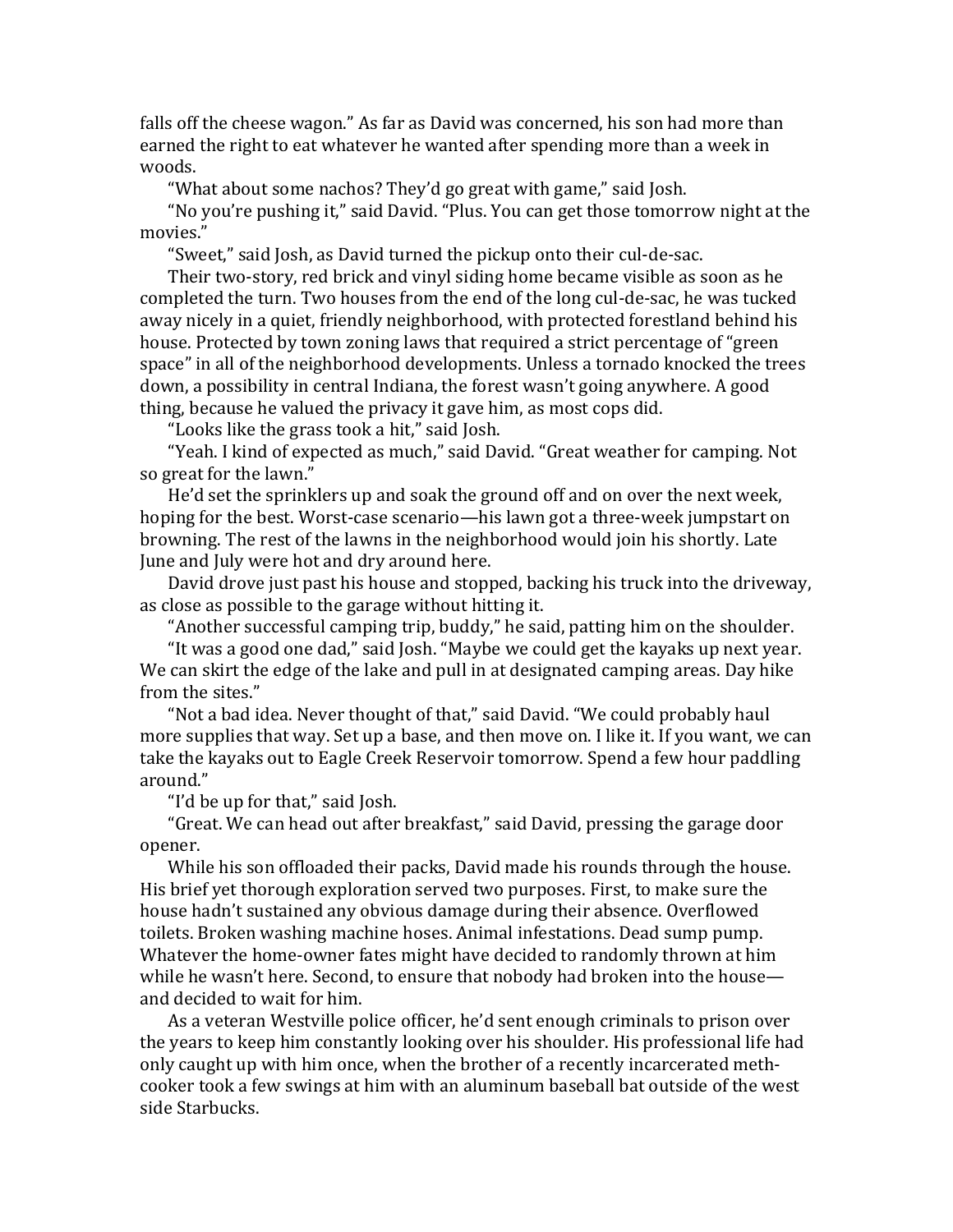Fortunately for everyone involved, the kid was blind drunk; his home-run swings missing wildly from the start to finish. On top of that, half of David's shift had been inside the coffee shop at the time, easily overpowering the guy without much of a fight. How the dude had missed the three squad cars parked in a row behind him baffled everyone. Maybe he didn't care, which was why David checked every door and ground floor window for signs of forced entry, and looked in every closet before fully relaxing at the end of a shift.

Finishing his quick tour of the ground and second floors, he turned his attention to the basement. He'd taken special precautions with the basement, since the space offered a lot of hiding places, especially the unfinished areas he used for storage. The door leading to the basement had a deadbolt that could be locked and unlocked from both sides, but only with a key. It sounded a bit Hannibal Lecterish to have a lock on the outside, but it gave him peace of mind that nobody could break in through one of the full-sized, sunken window wells in the basement and get upstairs. Likewise, nobody could break in up here and slink into the basement to hide. 

David inspected the deadbolt, finding it locked. Fishing a key ring out of his pants, he opened the lock and turned on the stairwell lights. A quick inspection of the basement windows showed no problems. The only way to get in would be to smash a window. Satisfied that some small time junkie wasn't hiding in his house, he headed back upstairs.

The house felt a little stuffy, so he adjusted the thermostat, hearing the airconditioning unit kick in outside. Always a good sign, too. So far everything still appeared to work! Aside from moving some sprinklers around, he could kick back with his son and enjoy the rest of the weekend. Walking into the kitchen, his hopes for a low key last few days of vacation faltered. The LED message box on his answering machine blinked FULL. Shit. He'd never come home to a full message box before. 

He pulled his cellphone from his pocket and powered it. The device had been powered down since he left the house with his son over a week ago, one of his nonnegotiable vacation procedures. The department and his ex-wife had pressed the panic button one too many times over the past several years, cutting a planned vacation or long weekend short. He'd solved that problem by turning off his phone. It was amazing how nobody had a crisis, when they knew his personal LoJack system had been disabled.

When his cellphone grabbed the nearest cell tower signal, it buzzed for several seconds, as text message and voicemail notifications filled the screen. Shit. Every number was a Westville PD extension or a personal cell number from an officer on the force. The calls and messages started yesterday morning. Something big must be up.

With his son still cleaning the tent and rinsing their camping tools, he decided to break protocol and give the station a call. If there were a true emergency, he'd feel terrible not pitching in. David pressed speed dial for the duty sergeant.

"This is Sergeant Jackson. David?"

"I just got back with my son from camping, sergeant. Saw a ton of messages."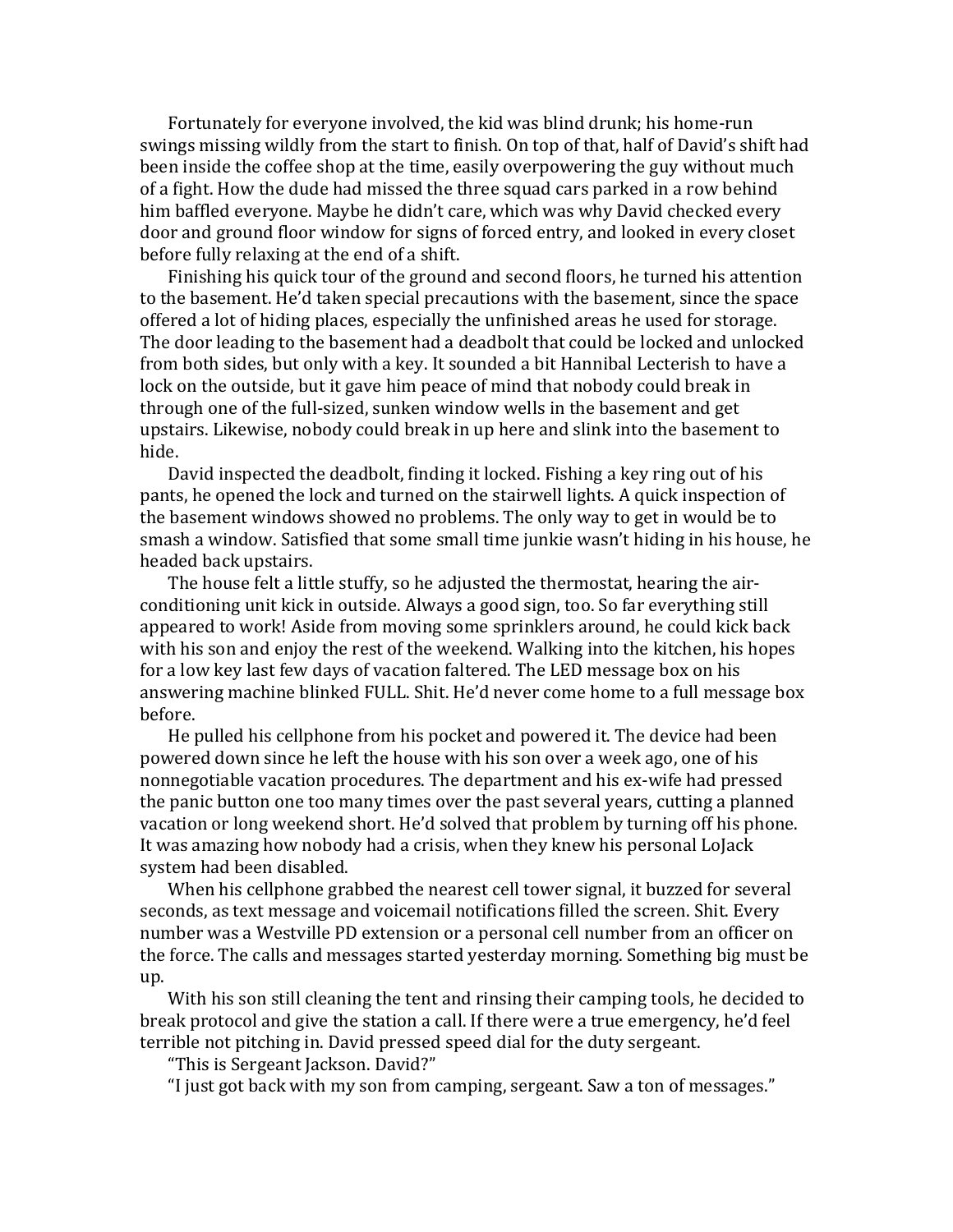"Shoot. I hate to ask while you're still on vacation, David, but we're down a few officers in each shift. Some kind of flu virus or something going around. Pretty bad from what we've heard."

"Food poisoning?" said David. "A bad batch of meat at Del Rayo on any given day could take out half the department."

Jackson laughed. 

"No kidding. Take my ass out for sure. No. It's definitely not your garden variety bug. The hospitals in Indy are slammed, and their PD is struggling with absences. Way worse than us. The hospitals in the northern suburbs are starting fill up, too. I could really use your help to fill at least one of the shifts."

"How soon?"

"As soon as you can get in," said Jackson.

"How many officer are out?"

"Twelve," said Jackson. "I really wouldn't ask if I didn't think it was necessary."

"That's more than a few. Let me call my ex. She mentioned heading out of town with her boyfriend at some point this week. If she's around, and doesn't have a problem with me cutting my time with Josh short, I'll get over to the station ASAP."

"Thanks, David. Let me know as soon as you hear, so I can start working on a duty roster that keeps people off double shifts."

"I'll be in touch soon," said David, ending the call.

Damn. He wished he hadn't turned on his phone. The thought of giving up two days with his son didn't sit well. The thought of calling his ex and asking her to take Joshua back early, knowing that she wouldn't give him time back in the future, made him feel resentful.

"Stop it," he mumbled to himself.

He couldn't let this ruin what had been an exceptional week with his son. Two days wasn't the end of the world, nor would it make a dent in his relationship with Joshua. If anything, he could still order pizza and cheesy bread...even make nachos, and enjoy the Cubs game with his son, before bringing him to his mother. Jackson would have to settle for him showing up later tonight.

David leaned against the refrigerator and dialed Joshua's mom, secretly hoping that she was out of town. In that case, there was no way he could take a shift. He wasn't going leave his son alone at home overnight, and risk losing visitation privileges, to fill a shift he was under no contract obligation to fill. Only a declared state of emergency was grounds for recalling officers from vacation. A little flu bug hardly qualified.

When the call went to voicemail, he left a quick message explaining the situation. After that, he searched through his contacts list for alternate numbers, and repeated the message on her home phone and work line. That was it. He'd done his part. The ball was in his wife's court now. He'd take a shower and knock out the grocery run, so he could maximize the time with his son, if forces conspired to put him in a patrol car later tonight.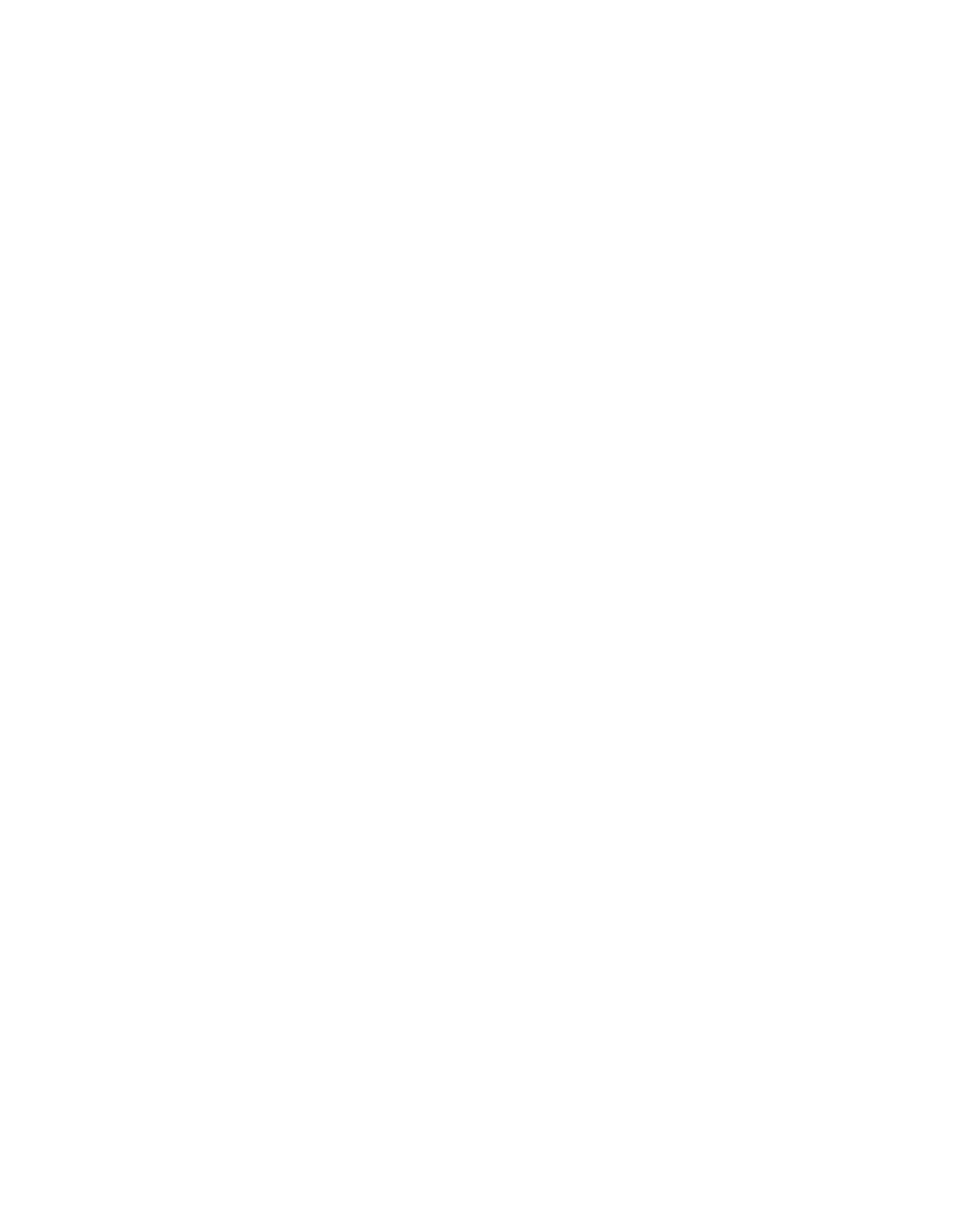#### **Chapter Six**

Dr. Hale paused outside of the ER conference room door long enough to catch the gist of the conversation. She wondered how her bruised face might alter the discussion. Additional police officers had been permanently stationed in the emergency room after the attack that nearly killed her, but with an increasing number of patients exhibiting aggressive behavior, it was only a matter of time before someone was seriously injured again. The guy wearing the tracksuit lay in the hospital's critical care unit, still unresponsive after twenty-four hours. Lauren had been moments away from joining him. She felt lucky to walk away from the same rampage with a mild concussion, splitting headache and two severely bruised ribs. 

The room calmed when she entered, before breaking into a round of clapping and applause. The noise aggravated her pounding head, but she smiled through it, not wanting to dampen the one light moment her colleagues had probably experienced all day.

"The karate kid is back," said Dr. Cabrera, patting her on the shoulder. "What did I miss?" she said.

"What didn't you miss?" he said. "Things are getting worse out there—and in here."

Dr. Zachary Wu, head of the ER department, quieted the group of doctors and nurses that had been packed into the small room.

"Dr. Hale. Welcome back," he said, barely pausing long enough to sound sincere. "We have five minutes. Let's make them count."

"I don't want to be a dick here," said Dr. Jeff Owens, one of the ER's most experienced doctors. "But the current situation is unsustainable. Frankly, what we're doing here no longer falls under our mission. And now they want to pull back some of the police?"

Dr. Hale interrupted. "I thought they added police."

"They did, but the police department has its own staffing issues. Half of them are sick," said Dr. Wu. "They don't have enough officers to patrol the streets, let alone guard the hospitals."

"Babysitting these patients is not our job," said Dr. Owens. "We wouldn't need this kind of police protection, if we moved infected patients out of our beds. With the ER slammed like this, we're barely mission capable."

"That's the hospital's call," said Wu.

"Then we need to have a heart to heart with hospital administration," said Owens. "Because we're caught in a perpetually worsening cycle here. Most of our beds are occupied by these mystery virus patients, who require constant observation by our security staff and the police. What are we looking at now? One out of ten patients getting aggressive?"

"At least," said Dr. Cabrera. "It seems to be getting worse."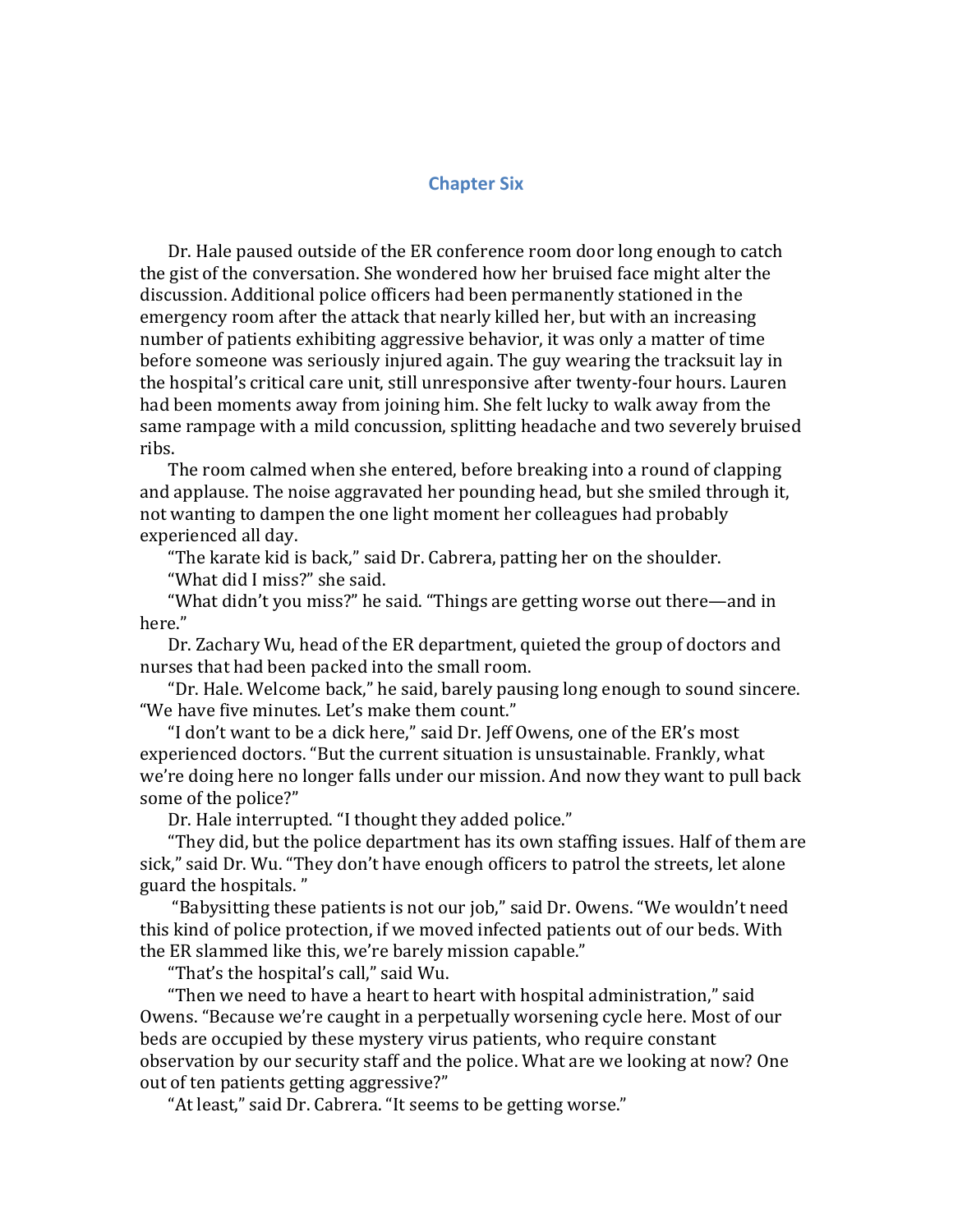"On top of that, we have patients exhibiting symptoms of advanced neurological damage!" said Dr. Owens.

"What?" said Lauren. "What do you mean?"

She vividly recalled the two patients sitting upright in the ER waiting room, seemingly oblivious to the raging lunatic that had cleared the rest of the patients from their seats. Something hadn't been right with them, but they'd gone unnoticed until the room emptied. Then there was the guy curled up into a fetal ball on the floor. 

"While you were out of the ER, we started to see some unusual symptoms in an increasing number of patients. Seizures in particular. A lot of speech pattern disruptions, too. Some memory loss," said Dr. Wu.

"Sounds like encephalitis," she mumbled.

"What was that?" said Dr. Cabrera.

"Or meningitis," she said.

"Son of a bitch," muttered Cabrera. "Leave it to the resident to put two and two together."

"Can't be encephalitis," protested Dr. Owen. "Not in these numbers."

"I agree," said Dr. Wu. "This is something entirely different. Something nobody's seen."

"Have we sent any of the patients to radiology? An MRI would show swelling," said Dr. Cabrera.

"A polymerase chain reaction test of cerebrospinal fluid would be conclusive," said Hale.

"I thought you were studying emergency medicine?" said Cabrera.

"I'm interested in a pediatric emergency medicine fellowship," she said, suddenly very aware that the entire room was focused on her.

"Were not doing spinal taps," said Dr. Wu.

"Damn right we're not," said Dr. Owen. "We can send some patients on to radiology. Bring an anesthesiologist down for the spinal taps."

"All of the attending physicians can do a spinal tap," said Cabrera.

"Not anymore. This group is shot," said Dr. Owen. "How much sleep have you logged in the past forty-eight hours?"

Dr. Cabrera started to calculate the number.

"The answer to that question is *not even fucking close to enough to mess with the* spine," stated Dr. Owens. "And I don't anticipate any of us getting any sleep soon. We've lost three doctors and six nurses from the overall rotation already."

"Lost?" said Dr. Hale.

Dr. Wu grimaced and shook his head. "Some just disappeared. Slipped away when nobody was looking. The others are sick. Same symptoms. Dr. Edwards is strapped to a bed in the psych wing. We didn't want to keep him here."

"That's where half of these patients should be right now," stated Dr. Owens. "Jesus," said Dr. Hale. "Is anyone else...sick?"

"Good question," said Dr. Owens. "Dr. Edwards didn't give us much warning."

"Let's get back to the question of police protection," said a young looking doctor toward the back of the conference room. "If the patients are getting worse, and the police are disappearing, where does that leave us? I have to be honest. I'm one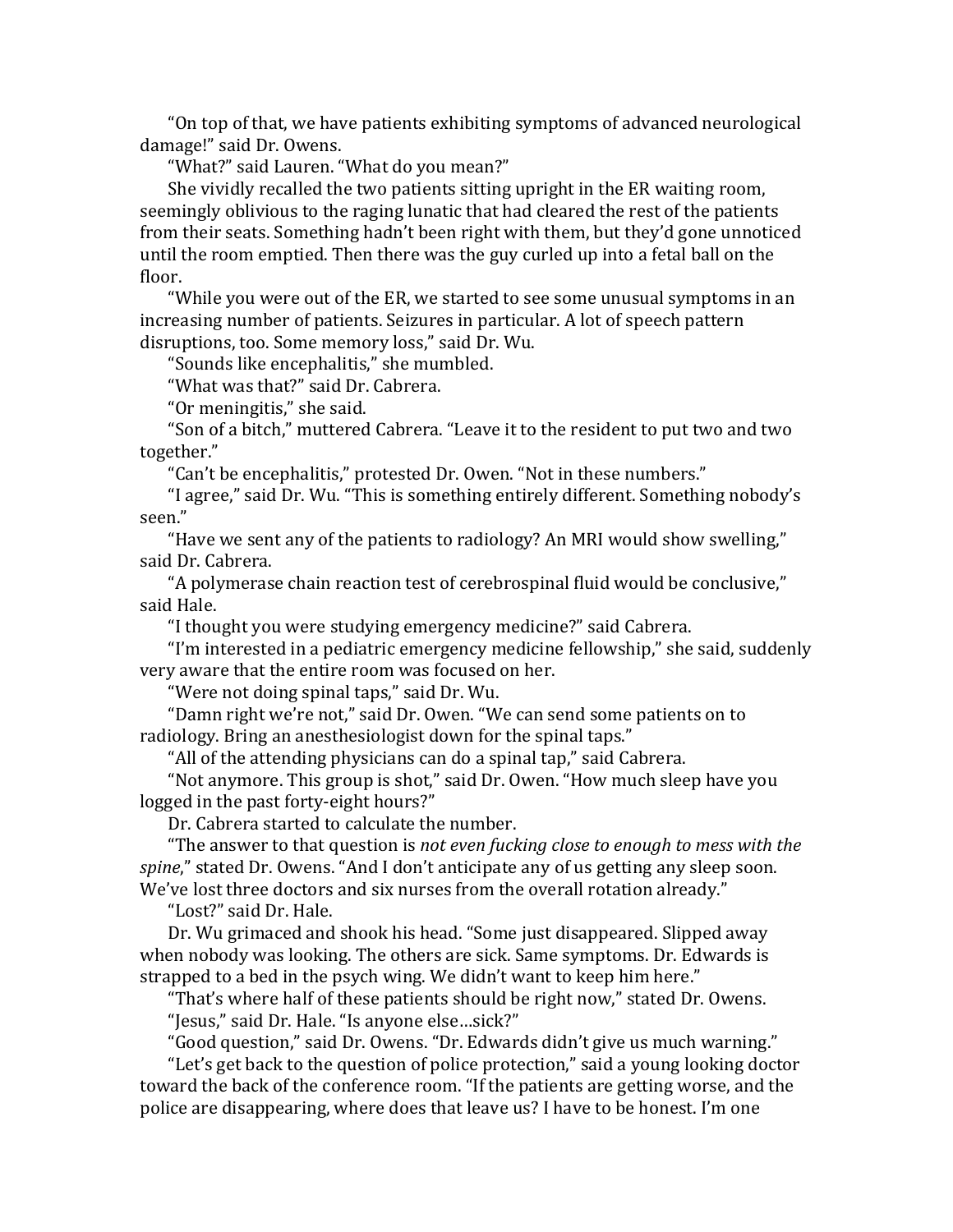patient rampage from slipping away myself. Sorry, but I have a four month old baby and a pissed off wife at home. If we've moved into the patient warehousing business, I can't imagine stick around very long."

The room broke into a discordance of yelling, most of the room angry with the young doctor, a few joining his cause. Dr. Hale wanted to pursue Dr. Owens's statement about Edwards. What had he done so suddenly?

"Dr. Blake. We all have lives outside of the ER, and it's not like we're sitting around useless," said Dr. Wu. "We'll implement a new triage protocol, after I can meet with some of the administrators. I can't effectively shut down the ER without their input. If you choose to leave, nobody will stand in your way—but that's the end of your career here, as far as I'm concerned. Sorry to be a dick, as Dr. Owens is so fond of saying, but we're obligated by contract to be here in the event of a disaster."

"We don't even know what we're dealing with," said the young physician.

"Doesn't matter. We're on the front lines of something big. That's all—"

Dr. Wu winced, bringing a hand to his head before continuing the sentence. "That's all we need to know."

Dr. Hale looked at Dr. Owen's, who met her glance with an almost imperceptibly raised eyebrow. She scanned the rest of the faces, finding a few concerned looks, but nothing that raised any serious alarms.

"You okay?" said Dr. Cabrera.

"I'm fine. Just exhausted like everyone else...and dehydrated. Make sure everyone remembers to keep the fluids going," said Dr. Wu, still looking a little shaken by what she assumed was a sudden headache. "Are we good?"

The vounger doctor raised a finger, garnering an impatient nod from Dr. Wu.

"It's going to be a long night. I suggest we restrain any of the patients that have exhibited symptoms beyond headache and fever," said Dr. Blake.

"That's more than a third of the patients," said Dr. Cabrera. "We have four sets of restraints."

"I'm sure the psych floor can lend us a hand," said Dr. Blake. "Hell. We can use duct tape. Plenty of that in the storage closet."

"We'll get sued off our asses if we start preemptively lashing patients to their beds," said another doctor. "Duct tape? What the fuck? Imagine that photo getting around the internet."

"Exactly," said Dr. Wu. "That's why I need to talk to someone above my pay grade before we take any drastic steps."

"Fuck. Then call them up right now!" said Dr. Owens. "Duct tape is sounding pretty good right now."

"I've tried," said Dr. Wu. "Nobody is answering my calls."

The room went dead silent.

"Seriously?" said Dr. Owens.

"Yes. We're on our own until the morning, with whatever police support we can wrangle," said Dr. Wu. "Dr. Hale. I'd like you to liaison with the Indianapolis PD sergeant in the parking lot. Let him see your bruised face, and make the case for a strong police presence inside the ER tonight."

"Are the other hospitals dealing with the same thing?" said Dr. Lundy, a normally soft-spoken, easygoing member of the ER team.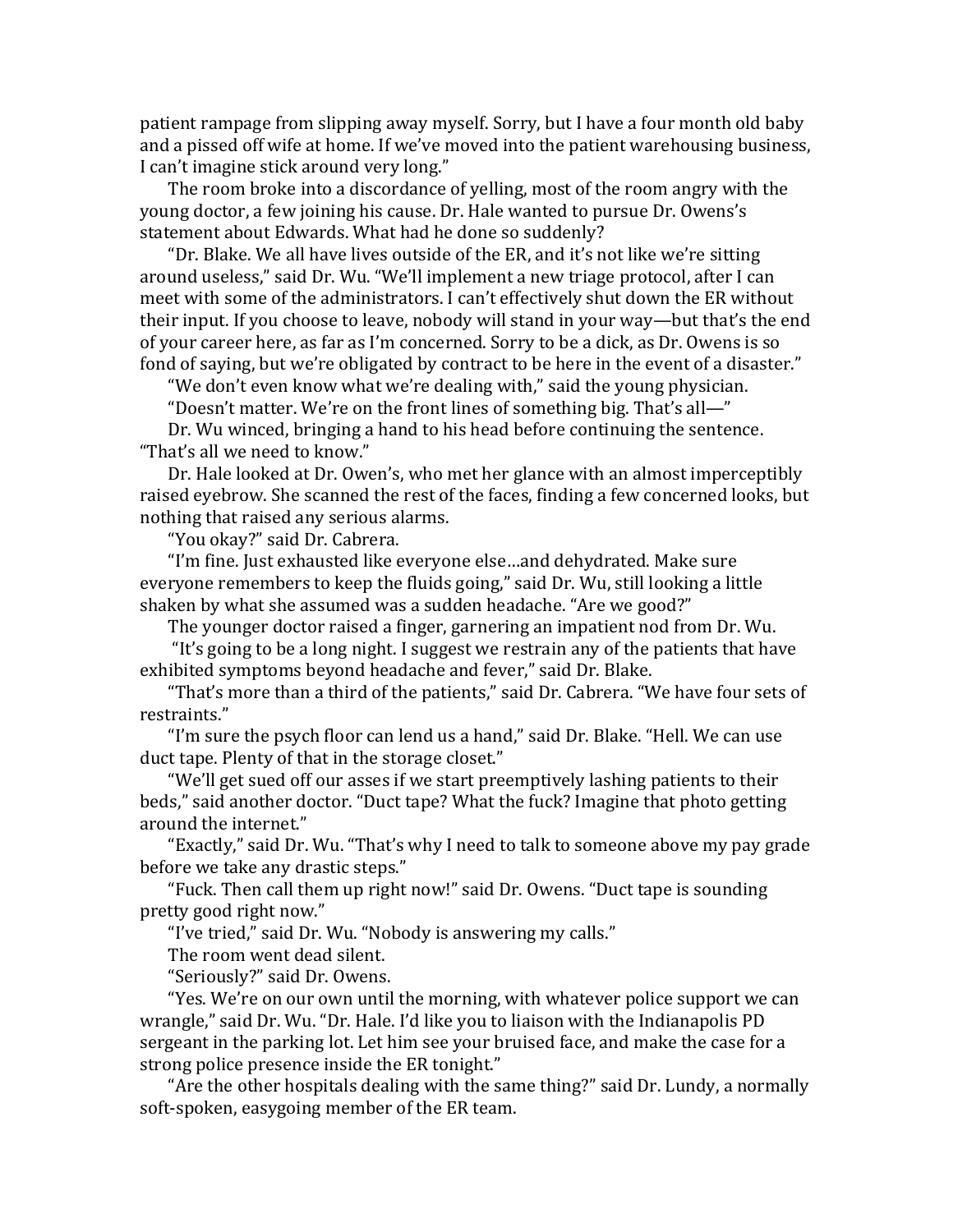"They are. Every hospital in Indianapolis is slammed. This is widespread," said Dr. Wu.

"How widespread?" said Dr. Blake.

"Citywide for sure. I don't know about the suburbs."

"Have we contacted the CDC?" said Dr. Cabrera, looking surprised by Wu's answer. "If this is widespread, it could be a pandemic outbreak, or some kind of biological attack."

A few of the doctors and nurses laughed condescendingly at the doctor's comment, but most of the room remained ominously silent.

"Damn it, Larry," said Dr. Wu, grinning. "I hadn't thought of it. I'll get on the line with them right after this meeting. Maybe they can send one of their outbreak response teams, or something."

Dr. Cabrera began to respond. "If this is city wide, I'd be surprised if they—"

The sound of staccato gunfire stopped him in mid-sentence. Screams from the direction of the ER waiting room catalyzed the doctors, scrambling most of them into the hallway Dr. Wu took off for the waiting room, trailed by most of the staff.

Dr. Hale started to follow the group, but stopped when she noticed that Dr. Cabrera and Dr. Owens had paused just inside the conference room. She backed up few steps, catching Cabrera's attention.

"In here for a second?" he said, motioning for her to join them.

She glanced furtively at the swarm of white coats and blue scrubs surging through the waiting room's doors, before joining them inside the conference room.

"What's up?" she said.

"First. How are you feeling?" said Cabrera.

"Tired. Head hurts," she said. "Otherwise I'm fine."

Owens gave him a concerned look.

"Seriously. I'm fine," she said.

"Mind if I check something?" said Cabrera, producing a forehead thermometer from his lab coat pocket.

"Really?"

"Really," he said, and she immediately understandood why.

Dr. Owens kept a neutral face while Cabrera pressed the thermometer to her left temple for a few seconds, followed by her forehead. Moments later, the device beeped. He showed her the temperature on the LED readout, before turning the screen toward Dr. Owens.

"Ninety-eight point eight. Normal," said Owens, clearly relieved.

"I figured her headaches were concussion related," said Cabrera.

"That's reason enough to send you home, Dr. Hale," said Owens.

"I can manage for now," said Hale. "How many of the staff are running a temperature?" 

"We don't know," said Cabrera. "Dr. Owens and I haven't found the right moment to suggest staff-wide temperature checks."

"It would be the beginning of the end for the  $ER''$ , said Owens. "Not that we're moving in any other direction."

"Dr. Wu didn't look good," said Hale.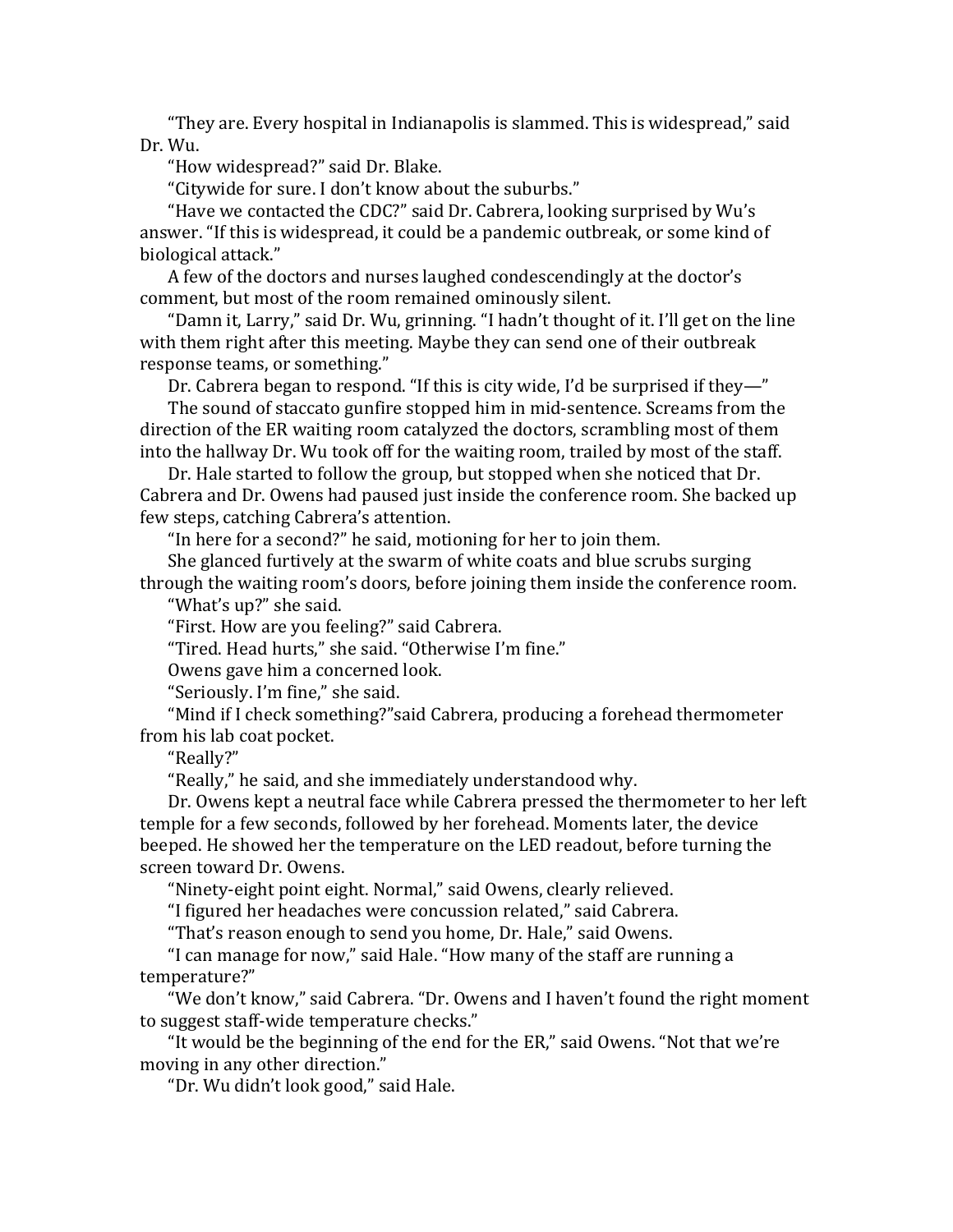"No. He didn't. And if Wu goes, the ER will follow," said Owens. "Based on patient observation and history, I say he'll be out of commission by noon tomorrow. Maybe sooner, depending on how long he's been hiding the headaches."

"Iesus. Out of commission?" she said.

"Fever and headache will put him in a hospital bed," said Cabrera.

"If he's lucky," said Owens.

"Jesus," said Hale. "Is there anything we can do?"

"Watch your back, for one," said Cabrera. "Any of these patients can go haywire at any moment. We usually get some warning. Abusive language is a dead giveaway."

"What happened with Dr. Edwards?" said Hale.

"He fell into the *no warning* category. Probably been nursing a headache and fever for a while, but he didn't exhibit any neurological symptoms until he started beating a patient. Fortunately, he lost his shit right in front of a police officer, who stopped him cold with his Taser. We had him strapped to a gurney and out of there pretty fast."

"And nobody has any idea what's causing this?" said Hale. "It sounds like encephalitis, but I agree that it's too widespread. Rabies? Violent outbursts have been recorded with rabies."

"Rabies is a hundred times rarer than encephalitis, especially in the United States," said Owens.

"It has to be something that affects the frontal lobe," said Hale.

Owens frowned. "If we can schedule a spinal tap with anesthesiology—sooner than later—I have a friend at NevoTech that could very likely make sense of this. He specializes in this field."

"Could you do the spinal tap yourself?" said Hale.

Owens rubbed his face and squinted, before slowly nodding. "I don't see why not, but I think I more or less convinced Dr. Wu that we need someone from anesthesiology to do it."

"Fuck anesthesiology. Wu's crossing his t's and dotting his i's on this one. No way he'll let vou walk out of here with an official hospital sample," said Hale. "We have no idea what we're dealing with, and may need to rethink our biosafety posture. All the sterile gloves and masks in the world won't make a difference against BSL 3 or  $4$ pathogens. The sooner you get a sample into your friend's hands, the better. We'll figure out a way to get you a patient. What are the collection protocols?"

"Where did you find her?" said Owens.

"Random residency assignment," said Cabrera. "Lucky. Right?"

"Very," said Owens. "To answer your question. We'll need to time this right, especially if we don't run it through the hospital lab. Cerebrospinal fluid needs to be processed within an hour of collection, or mixed with a Trans-Isolate medium if the wait time will be longer. We don't carry the T-I medium in the ER. Ideally, my friend would be set up and waiting for the sample by the time I do the spinal tap. One of us would have to run it over to him."

"Maybe we should explore the hospital option. Sounds like a lot of moving parts," said Cabrera.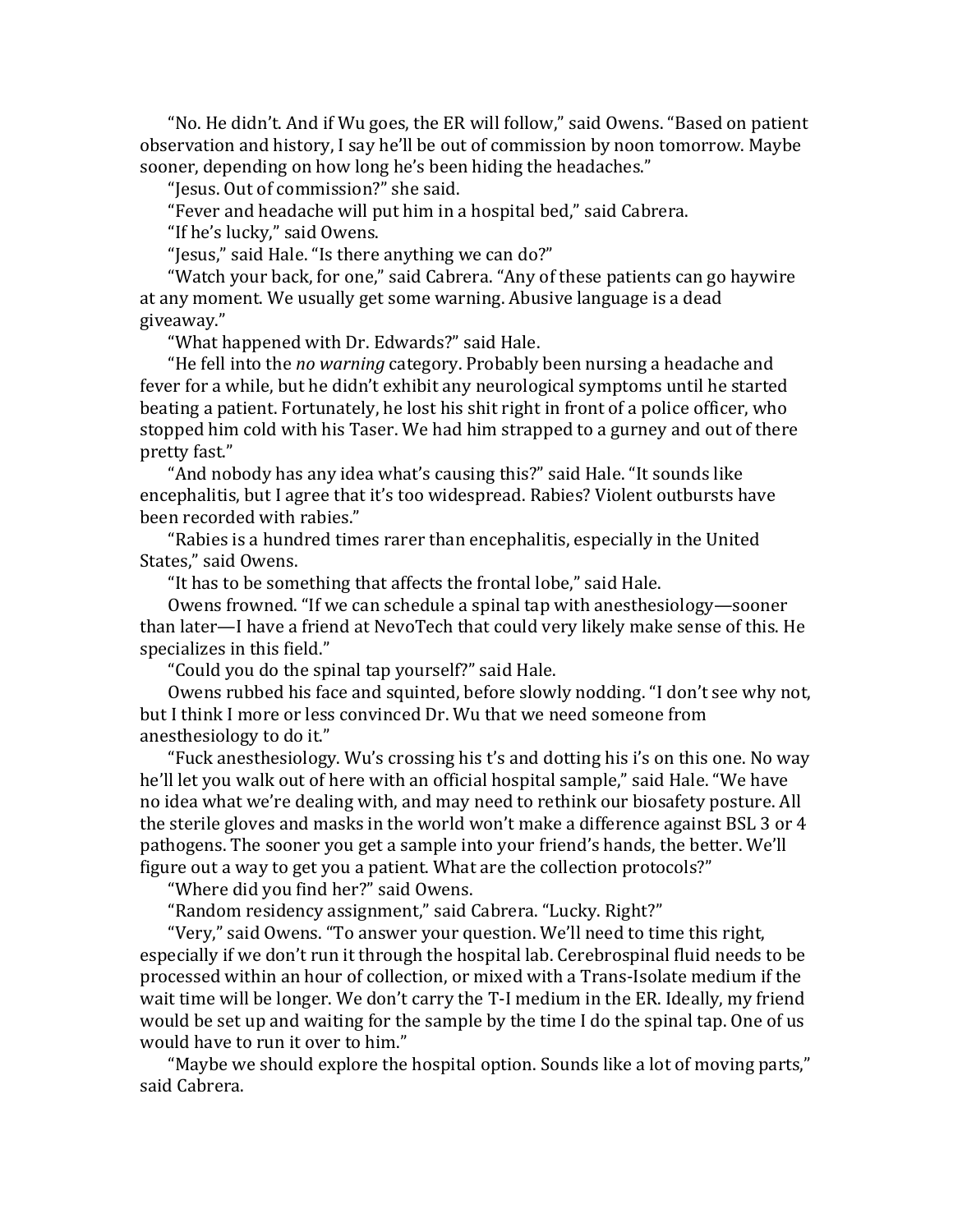"We may have to go that route anyway. There's no guarantee my friend is in town. He travels a lot for his research. If he's here, I'm almost certain he'll want to take a look. Even if it means waiting until the morning, I think it'll be worth it. He studies potential biological threats, manmade and naturally occurring. If he can't determine what we're dealing with, this might be a brand new virus strain."

Angry voices rose from the waiting room, drawing them into the hallway. "Shit," said Cabrera, moving hesitantly toward the double doors.

She swore to herself that she'd run in the opposite direction if she heard gunfire. They might be under obligation to stay here and treat injured patients, but nothing in her residency agreement stipulated she had to work in a war zone. Gunfire in the ER equaled cancellation of that contract. She highly doubted anyone would argue differently. As they edged toward the waiting room, Dr. Wu and two of the ER nurses burst through the double doors, followed closely by a blood splattered police officer carrying another officer in fireman's carry.

"Multiple gunshots!" velled Wu. "Get trauma down here immediately!"

"On it!" yelled Cabrera, disappearing into the office next to the doors.

"Owens. Emergency room one!" said Wu.

"Meet you there," said Owens, sprinting ahead and yelling over his shoulder. "What the fuck happened?"

"Guy just walked up to us screaming his head off!" yelled the cop. "As soon as we started to walk over, he unloaded. Hit some civilians behind us, too."

Hale hated to ask this question right now, but she felt it was important. Possibly a chance to force a decision that should have been made hours ago.

"Where's the officer in charge of the police detail?" she velled. "We need to secure the ER."

"We're about to save her life!" said Wu, stopping momentarily.

The police officer plowed past him, following Dr. Owens and the nurses.

"It's only a matter of time before this spills into the  $ER$ ," she said.

He muttered a few curses, before looking up at her. "Help the ER staff move the drive-by victims into treatment rooms—then lock the fucking doors. We're closed until further notice."

"Right," she said.

She took off for the waiting room to assess the situation, slipping on the floor. Nearly falling, she steadied herself and looked down at the blood-covered, black and white checkered tiles. That's a lot of blood.

Cabrera poked his head out of the officer door, a phone in his hand. "Did he just close the ER?"

She took a moment to respond. "Yeah. I need to figure out how to do that."

"You need to clear the waiting room. We don't have the resources to monitor a room full of loose cannons. Then shut the doors."

Hale nodded, before turning her attention toward the waiting room. How the hell was she going to shut down the ER and eject close to a hundred patients. Hale took a deep breath, the answer coming to her moments later.

"That'll work," muttered Hale, pushing the door open to the chaotic waiting room.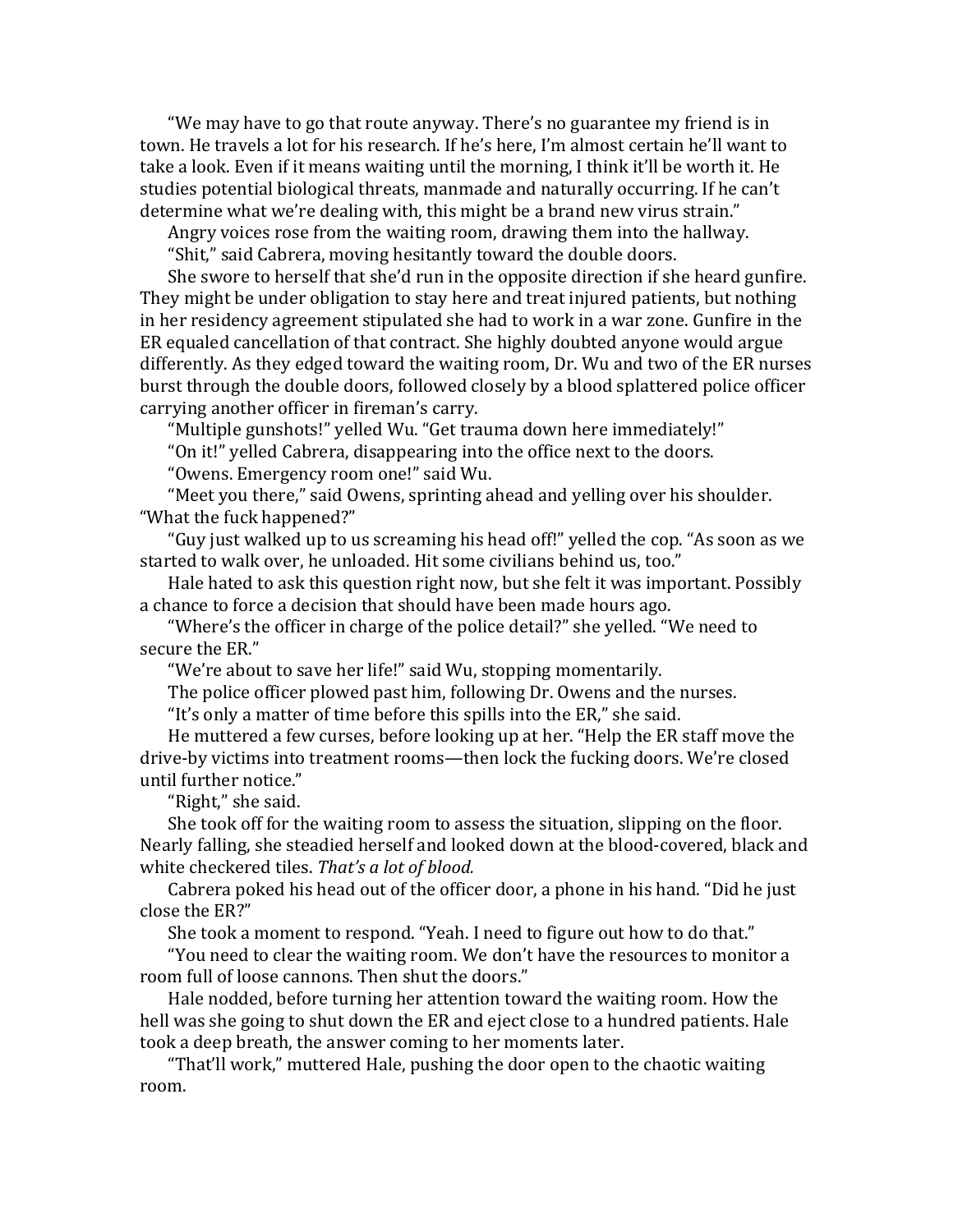The only police officer visible had a patient face-planted against the wall next to the ER's wide sliding door. He was the only authority figure among a sea of desperate, deteriorating patients. She briefly considered the options, settling on the one that would solve their problem the quickest. Trying to drag the rest of the wounded through this gaggle could prove disastrous. This is the only way.

"Officer! We need to evacuate the ER. There's been a bomb threat," said Hale. "Everyone. Move to the exit. We've had a bomb threat."

All hell broke loose in the waiting room, as patients stormed the sliding door, which opened just in time to accommodate the panicked mob. The officer released the woman he'd detained and moved out of the way, the stream of patients dragging her away. He spoke into his radio and barged through the storm of people. When he reached her, he took her aside.

"There's no bomb threat, is there?" said the officer.

"No. We needed to defuse this situation before it spiraled completely out of control," she said.

"A little late for that."

"I agree," she said, making direct eye contact with him. "The officer that was shot is with our best people right now. Trauma is on the way. He's going to make it. I need you to clear the remaining of the patients when this dies down, and barricade the door after we move the drive-by victims inside. The ER is closed."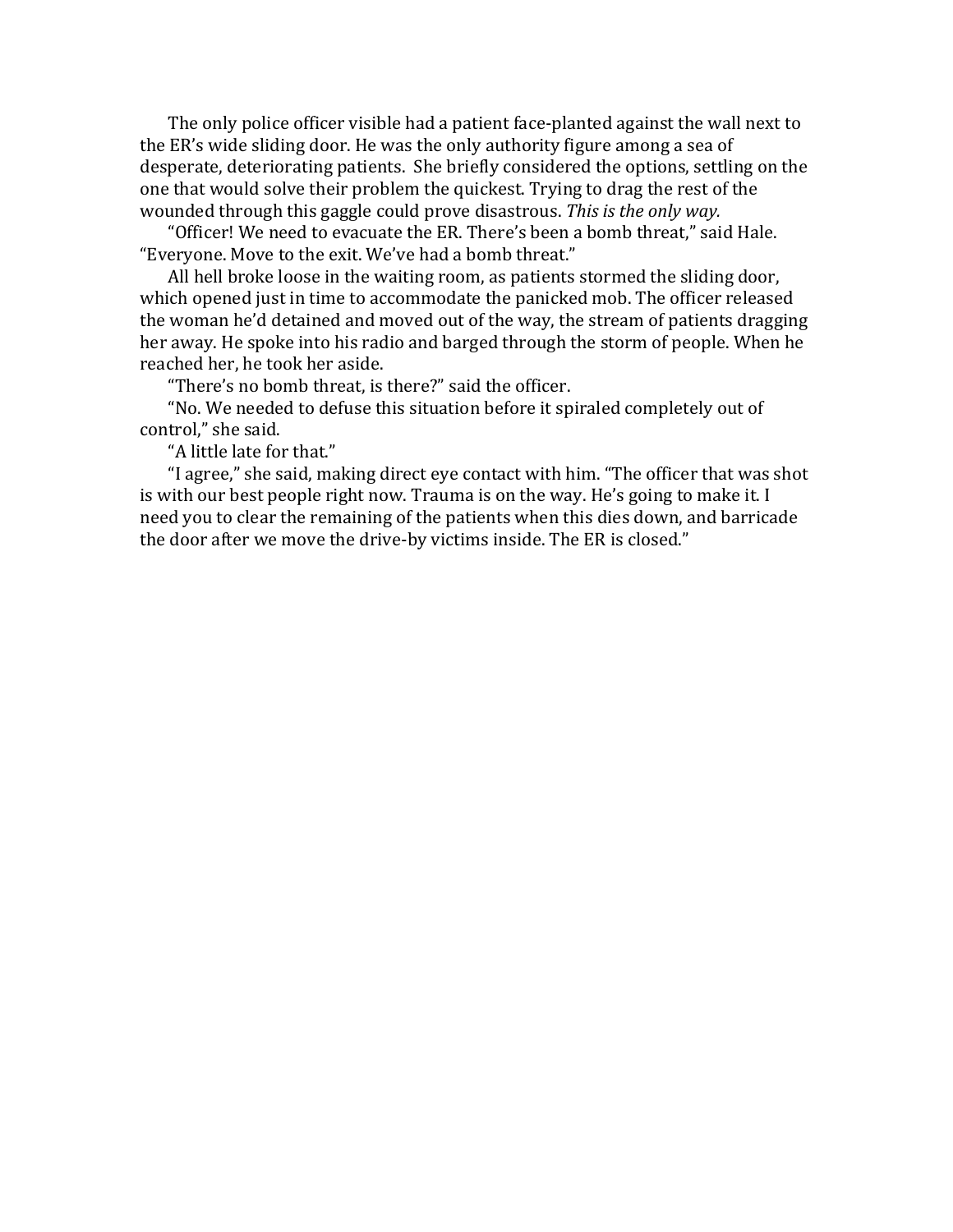### **Chapter Seven**

Eric Larsen woke from a sound sleep, his brain slow to register the insistent rapping at his door. He peeked at the digital alarm clock next to his bed. 3:36 AM. The knocking continued. *Another mobility drill. Wonderful.* Before he could form the words to answer his staccato summons, the door flung inward, a set of keys dangling from its knob. Larsen covered his eyes with a hand; the hallway's blazing lights silhouetted the figure in the doorway.

"Don't hit the lights, please," said Larsen.

The room's overhead lights flickered momentarily, before bathing the room in a dull, institutional fluorescent glow.

"Thanks," he muttered, reaching for the lamp on his nightstand. "Kill the lights. I got it."

"No can do," said the man they called the *grim reaper*. "The colonel wants all teams dressed and assembled in the pit within five. First bird rolls in twenty-five minutes."

Right after this drill, he'd remove the translucent plastic ceiling panels and yank the light tubes. Larsen had made that same promise before, always opting for sleep instead. He apparently hated losing sleep more than the lights.

"Got it," said Larsen.

Larsen's feet hit the thinly carpeted floor, his hands reaching for the pair of tactical cargo pants crumpled on chair next to the nightstand. With his pants secure, he rushed into the hallway, knocking into Laura Ragan, Ragan held firm, bouncing him into the doorframe. Somehow she was already dressed, complete with drop holster.

"Walk much?" she said, brushing past him. "And put a shirt on. You know—so you sort of look like a team leader."

"Didn't your mom teach you not to run inside?" he said, smirking.

Ragan mumbled an obscenity about his mother and shook her head, while knocking on one of her teammates' doors. She was all business with Larsen, if not a little hostile, which suited him fine. He wasn't here to get chummy with anyone. He was here to collect an easy, oversized paycheck that had fallen into his lap.

Almost too easy. One month locked down in the middle of nowhere Indiana, followed by a few days of sustainment training. One month off with his wife and baby daughter, playing outdoors in the Colorado Springs area. He'd have the house paid off in three years, plus enough money in savings to pay for his daughter's college. Not a bad gig at all, as long as one of these odd-hour shakedowns didn't turn out to be the real thing.

Larsen walked calmly to the room next to his and pounded on the door. A few seconds later, the door opened to reveal a fully dressed, towering, muscular black guy. Randy Dixon, the team's second in command, took one look around and shook his head.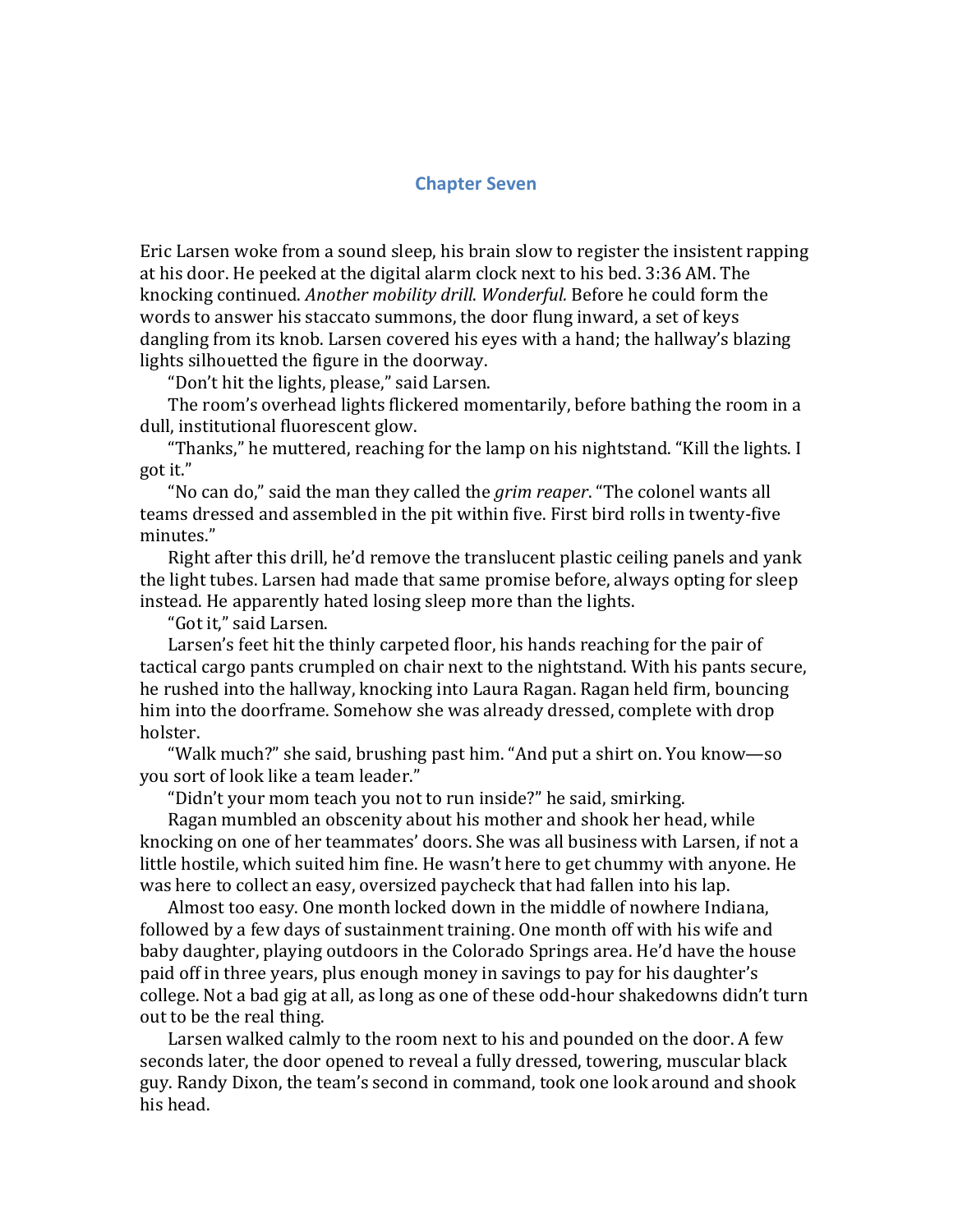"Does everyone but me sleep in their clothes?" said Larsen.

"Fly's down, man," said Dixon, nodding at his pants. "How long and where?"

"The pit. Four and a half minutes," said Larsen, adjusting his zipper status. "I'll wake Peck. You get Brennan. Meet at the entrance to the southern stairwell in three."

"Got it." said Dixon.

Four minutes and twenty-seven second later, Larsen's team filed into the sunken auditorium, and sat in the closest empty row to the front—behind the rest of the unit. A few dozen members of the unit watched them settle in; disapproving eye rolls and head shakes heralding their arrival. Larsen raised his right hand in front of his face; glancing at his watch with an exaggerated interest, before lowering it and mouthing "fuck you" to his audience. He had zero patience for these posers.

The man standing in the shadows next to the auditorium screen moved forward into the light. Warren Cooper, a.k.a. *the colonel*, pressed the keyboard on the computer station next him. He was about as real a colonel, as the bearded gentleman featured on the side of a KFC bucket. An imaginary title bestowed upon him by his staff, from what Larsen guessed. It didn't really matter. He was the senior Department of Homeland Security official at the compound. Everyone's boss.

The floor to ceiling screen next to Cooper illuminated, displaying the aircraft manifests. Shit. It was going to be a long day. A Cat One alert put the entire unit in the air. Drill or no drill, it was a big fucking deal.

"There you have it. Category One deployment," said Cooper. "I want to report wheels up on our last bird within twenty minutes. Sooner if possible."

"Any indication if this is a drill?" said one of the team leaders, who had moments ago cast him a condescending look.

Larsen couldn't resist. The guy had been an asshole from day one. "What do you think, Ochoa?"

Ochoa's entire team cast murderous glares at him, as muffled laughter filled the auditorium. Cooper pressed onward like the verbal exchange hadn't occurred.

"Get to your aircraft. Mission details will be delivered when before the aircraft start to taxi. Good luck. God speed. Hope to see you all back here shortly."

Cooper said the same thing every time, betraying nothing. A fact some of his colleagues appeared unwilling or unable to grasp. In the seven months Blue Team had spent in active status on the base, they had also done the same thing—every fucking time—until they received their mission packets. Zero variation.

Most of the time, the packet instructions told them to debark the aircraft and report back to the auditorium. Drill completed. Sometimes, the initial instructions outlined their kit requirements, and the aircraft took to the sky. They'd change into the required gear, still unaware of their detailed mission parameters, and wait for the aircraft commander's permission to open the next set of instructions. Typically, those instructions informed him that the aircraft was headed back to Grissom Air Reserve Base for landing and debark. Twice in his career with the unit, they had been instructed to egress from aircraft, in-flight, over the airbase, putting their wingsuit and parachuting skills to the test.

He studied the screen for a few seconds, while the rest of the room scrambled for the exit to the tarmac. *Zombie*, his team's call sign, was manifested with *Specter*,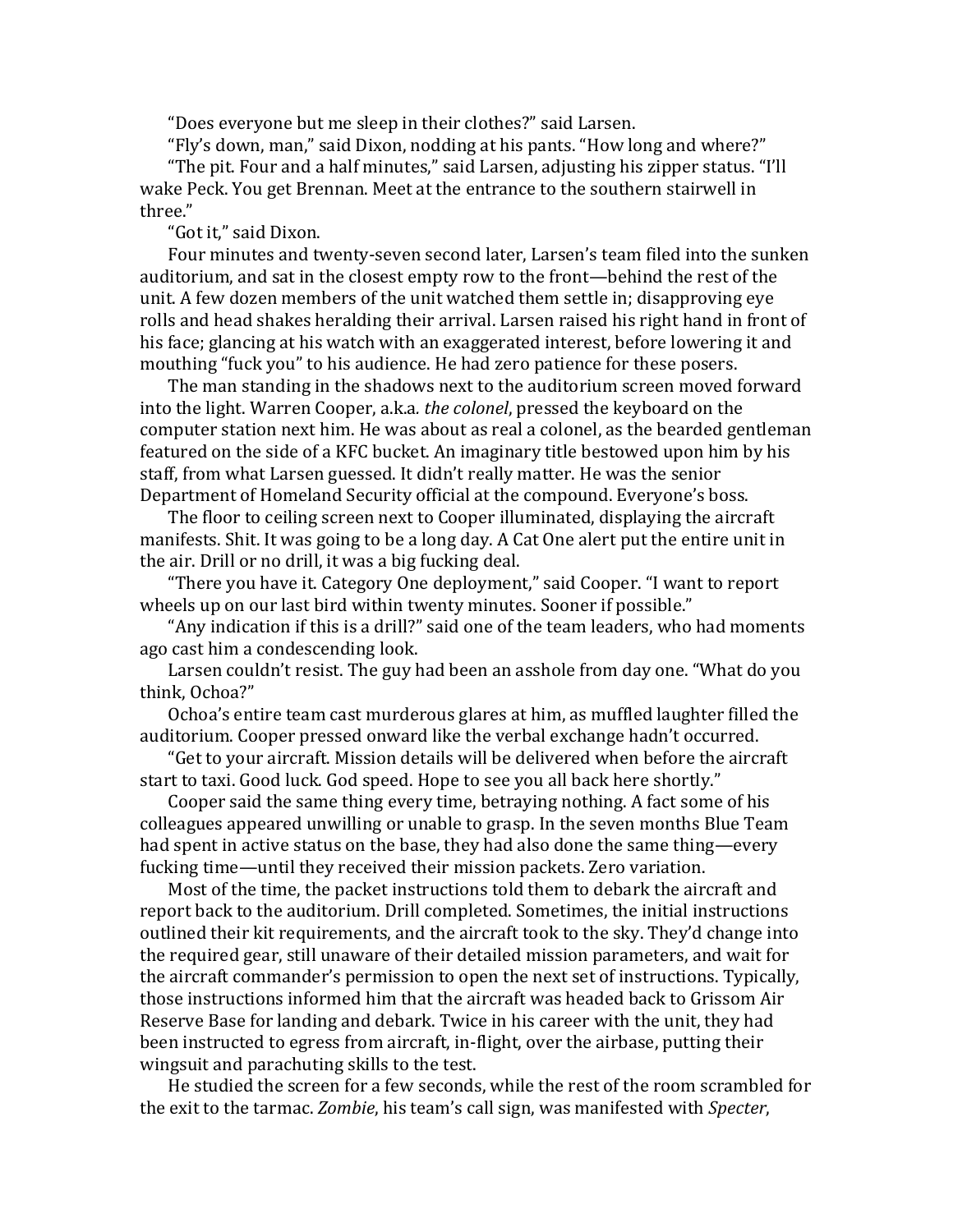*Banshee* and *Vampire* on aircraft three. Wonderful. *Specter* was Ragan's team, and *Vampire* was Ochoa's. Two of his biggest fans. At least they'd have plenty of room to stay out of each other's way. They'd been assigned to one of the C-130E's.

Larsen slowly got up from his seat, making eye contact with Ochoa, who was bunched up with the rest of the teams trying to squeeze through the double doorway. The team leader sneered, clearly on the verge of spewing another ill conceived comment or insult.

"Take your time, Larsen," said Ochoa.

"Hurry up and wait. Takes less than a minute to get to the flight line," said Larsen, tapping his watch. "Keep my seat warm if you don't mind."

"I'll take a dump in your seat! That'll keep it warm!"

Ochoa and his team laughed, a few of them adding that they'd warm up all of Larsen's team's seats.

"The  $C-130$  has sixty-four seats. I count sixteen of us on the manifest. How many shits are you planning to take?"

Everyone inside the auditorium started to laugh, including Cooper.

"You can go fuck yourself!" blurted Ochoa. "We're all wondering why the fuck you're even here."

"Because someone has to check your math from time to time," said Larsen, before turning to his own team.

"You better watch your shit!" yelled Ochoa.

The guy had horrible impulse control, which was probably why he got booted from the Dallas PD. Actually, he didn't get kicked off the force. Just suspended—for the third time in his five-year tenure as a patrol officer. Larsen guessed he'd landed the job here because of his brief stint with Dallas SWAT. Everyone here had some kind of paramilitary experience.

"I'll start watching mine, when you start counting yours," said Larsen. "Correctly."

Ochoa's half-cocked response got lost in the laughter.

"You enjoying yourself?" said Dixon.

"Not really, but he tees himself up—and he's a dickhead."

"We all have to live with that dickhead, and his disciples."

"Very true," said Larsen. "Sorry for stirring him up. Everyone else good?"

Jennifer Brennan gave him a *thumbs up*. She still looked half-asleep, which was a good thing considering the fight he had just picked. She and Ochoa most definitely didn't mix. Brennan had "gently" kicked him in the testicles, during a volleyball match, after he got a little too gropey with her along the net. She didn't take shit from anyone, which made her a good fit with Larsen's less demanding leadership style. He assumed that's why he hadn't been kicked in the balls—yet.

The fourth member of the team, James Peck, was a different story altogether. He presented an alert, but disinterested look—like always. It was no secret that Peck wanted to transfer to a different team. The disapproval heaped on Larsen by the other team leaders got under his skin.

Unfortunately for both of them, Peck's skillset as the team's communications and technology specialist was the most difficult and expensive to replace. Unless another ComTec from the unit was willing to swap places, the only way he could get off the